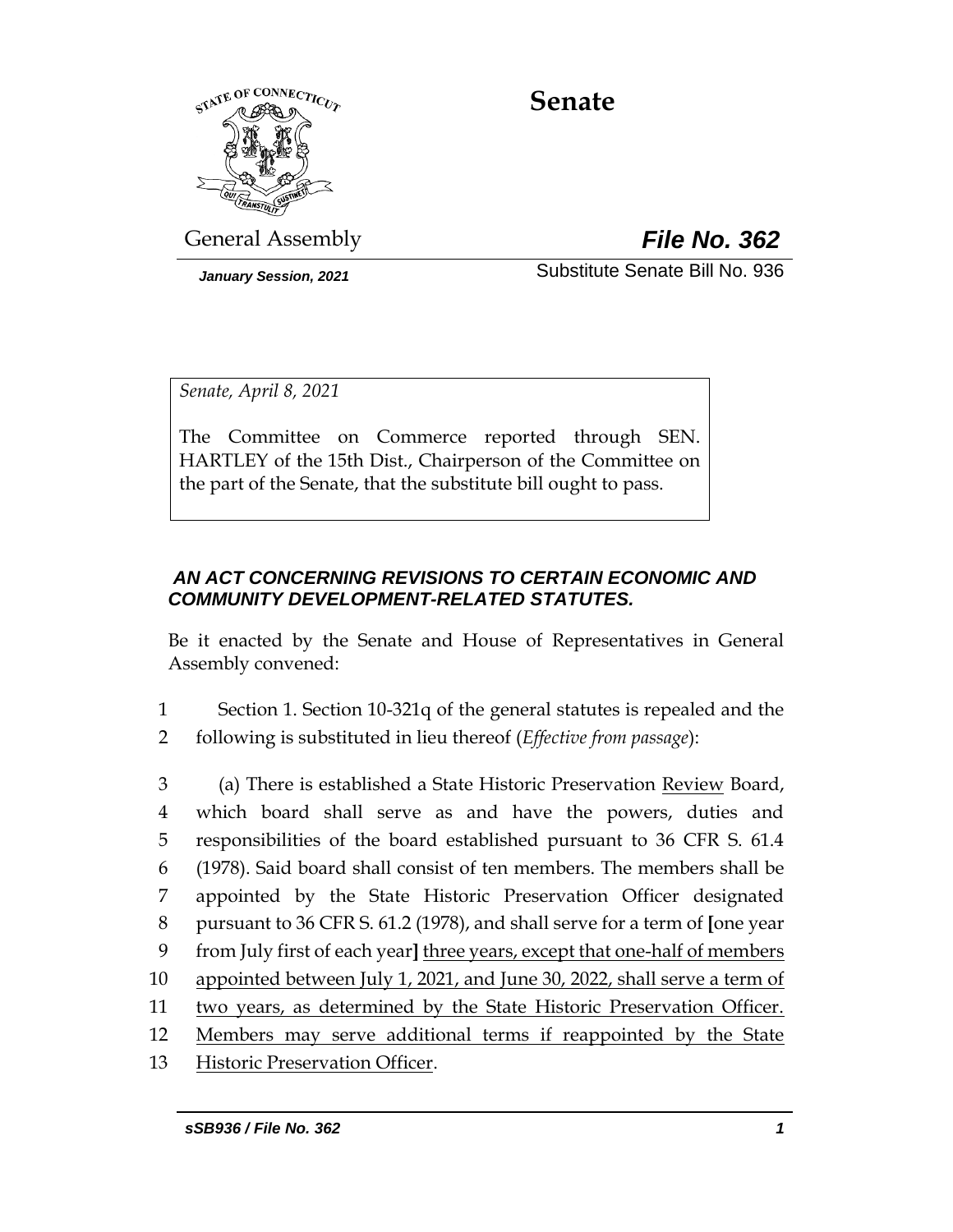(b) The legislative body of each municipality may appoint a municipal preservation board, which shall consist of not less than five nor more than nine members. The members of such municipal board shall serve from the date of their original appointment until the next succeeding June thirtieth, and shall thereafter be appointed for a term of one year from July first of each year.

 (c) The State Historic Preservation Officer shall notify the municipal preservation board or, if there is no board, the chief executive officer of the municipality, at least **[**sixty**]** thirty days prior to the scheduled 23 consideration by the State Historic Preservation Review Board of the nomination of property in such municipality to the National Register of Historic Places. The notification shall be accompanied by all information on the nomination that is provided to the members of the State Historic 27 Preservation Review Board for their consideration, which information shall be available for public inspection. The municipal board may hold a public hearing in the municipality on the nomination of any parcel of real property at least fifteen days prior to the scheduled meeting of the 31 State Historic Preservation Review Board on such matter and may make recommendations to the State Historic Preservation Review Board on the nomination of districts containing two or more parcels of real property located in such municipality. Notice of the time, place and subject matter of the hearing shall be published at least once in a newspaper of general circulation in the municipality not more than fifteen nor less than seven days prior to such hearing. A copy of the notice shall be sent to the State Historic Preservation Officer at least ten days prior to such hearing. The State Historic Preservation Officer or **[**his**]** said officer's designee **[**shall**]** may attend the hearing to testify on such nomination and to explain the consequences of listing in the National Register of Historic Places. In preparing its recommendation on the nomination, the municipal board shall consider whether the properties being proposed for nomination meet the criteria for listing in the National Register of Historic Places, as set forth in 36 CFR S. **[**60.6 (1978)**]** 60.4, and may consider such other matters as it deems appropriate. The municipal board shall submit its recommendation, if any, with the reasons for the recommendation, to the state board not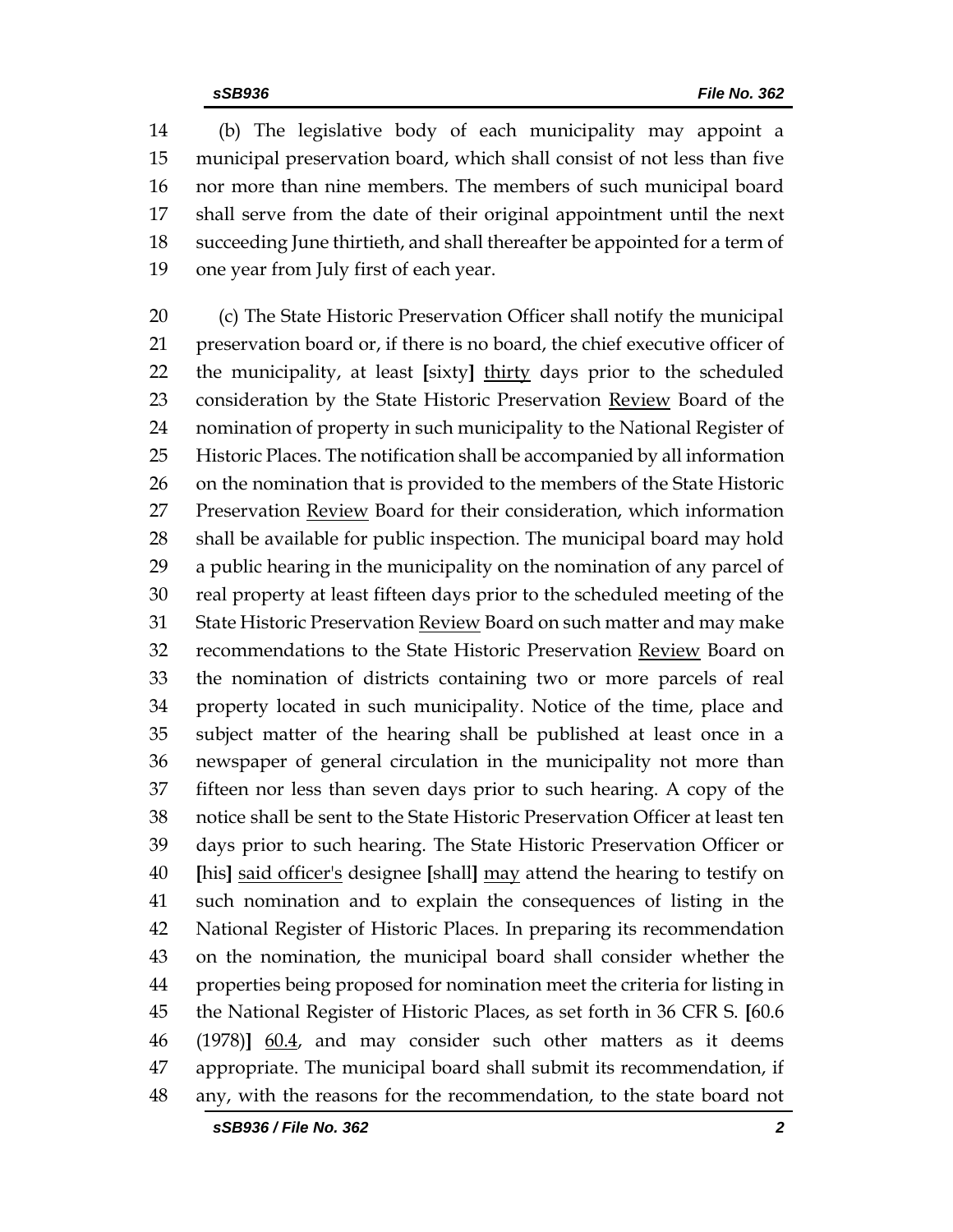later than seven days prior to the scheduled consideration of the nomination by the State Historic Preservation Review Board. The State Historic Preservation Review Board shall consider the recommendations of a municipal board, if any, before acting on a nomination if such written recommendation is received by the State Historic Preservation Officer not later than seven days prior to the scheduled consideration of the nomination by the State Historic Preservation Review Board. Failure of the municipal board to present such recommendation shall not prevent the State Historic Preservation 58 Review Board from acting on any nomination.

 Sec. 2. Section 22a-19a of the general statutes is repealed and the following is substituted in lieu thereof (*Effective from passage*):

 The provisions of sections 22a-15 to 22a-19, inclusive, shall be applicable to the unreasonable destruction of historic structures and landmarks of the state, which shall be those properties (1) listed or under consideration for listing as individual units on the National Register of Historic Places (16 USC 470a, as amended) or (2) which are a part of a district listed or under consideration for listing on said national register and which have been determined by the State Historic 68 Preservation **Review** Board to contribute to the historic significance of such district. If the plaintiff in any such action cannot make a prima facie showing that the conduct of the defendant, acting alone or in combination with others, has or is likely unreasonably to destroy the public trust in such historic structures or landmarks, the court shall tax all costs for the action to the plaintiff.

 Sec. 3. Section 12-263m of the general statutes is repealed and the following is substituted in lieu thereof (*Effective from passage*):

 (a) As used in this section: (1) "Eligible dry cleaning establishment" means any place of business engaged in the cleaning of clothing or other fabrics using tetrachlorethylene, Stoddard solvent or other chemicals, (2) "gross receipts at retail" means the total amount accruing from dry cleaning services, valued in money, without any deduction for the cost of the materials used, labor or service cost or any other expense, and (3)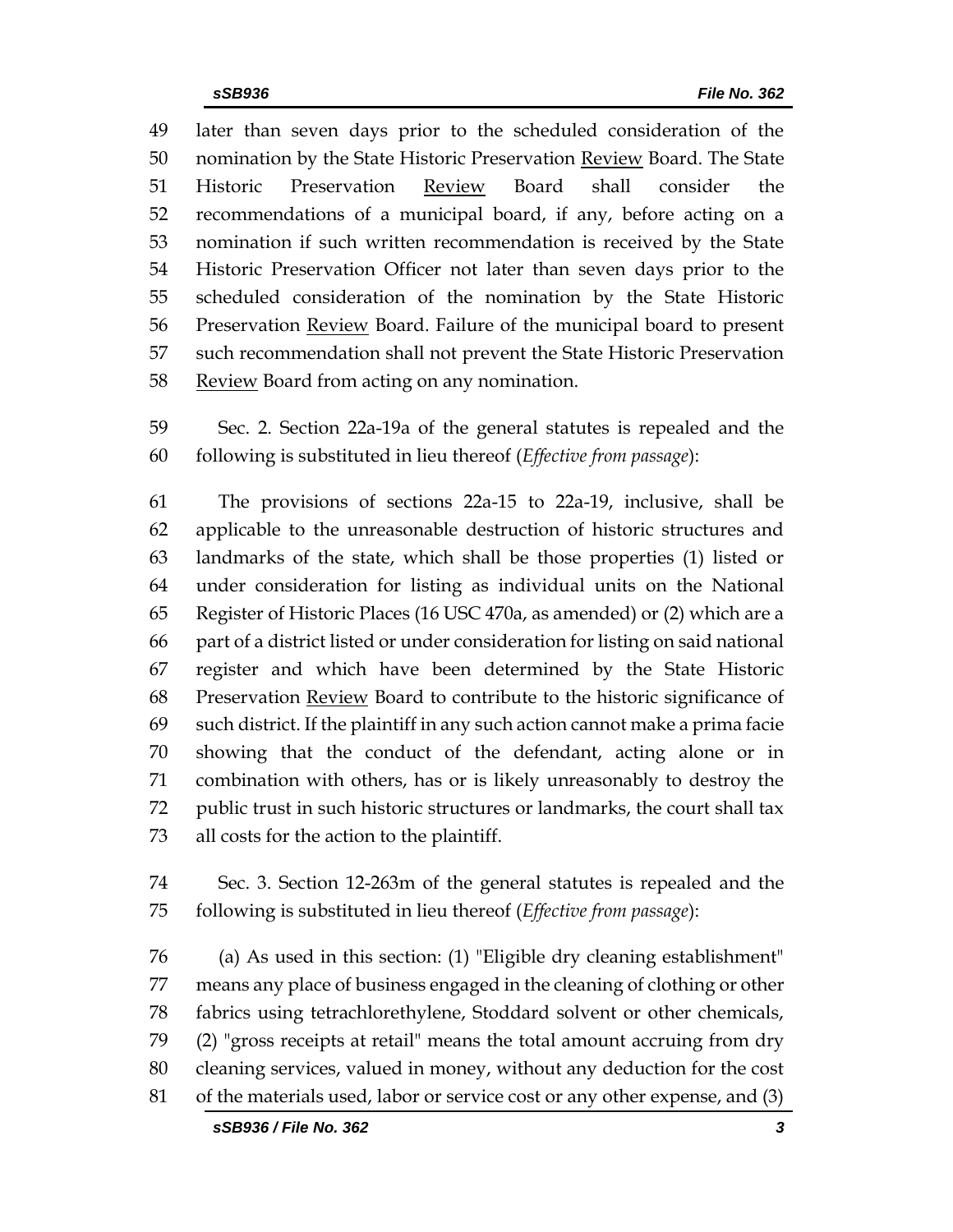"eligible applicant" means (A) a business owner or operator of an eligible dry cleaning establishment, **[**or**]** (B) an owner of property that is 84 or that was occupied by an eligible dry cleaning establishment, or  $(C)$  a certifying party, as defined in section 22a-134, of property that is or that was occupied by an eligible dry cleaning establishment.

 (b) (1) There shall be paid to the Commissioner of Revenue Services by each dry cleaning establishment a surcharge of one per cent of its gross receipts at retail for any dry cleaning service performed on or after January 1, 1995. Each dry cleaning establishment shall register with the Commissioner of Revenue Services on forms prescribed by the commissioner. Each dry cleaning establishment that is registered with the commissioner shall renew its registration with the commissioner on October 1, 2015, and annually thereafter, in such manner as the commissioner may prescribe. The commissioner shall send a nonrenewal notice by first class mail to each dry cleaning establishment that fails to renew its registration in accordance with the provisions of this subsection. No dry cleaning establishment may engage in or transact business as a dry cleaning establishment unless it is registered with the commissioner in accordance with the provisions of this subsection.

 (2) (A) Any dry cleaning establishment that fails to register with the commissioner in accordance with the provisions of this subsection shall pay a penalty of one thousand dollars, which penalty shall not be subject to waiver.

 (B) Any dry cleaning establishment that fails to renew its registration within forty-five days after a nonrenewal notice was sent pursuant to subdivision (1) of this subsection shall pay a penalty of two hundred dollars, which the commissioner may waive in the manner set forth in section 12-3a, when it is proven to the commissioner's satisfaction that the failure to register was due to reasonable cause and was not intentional or due to neglect. No penalty may be assessed under this subparagraph more than once during any registration period.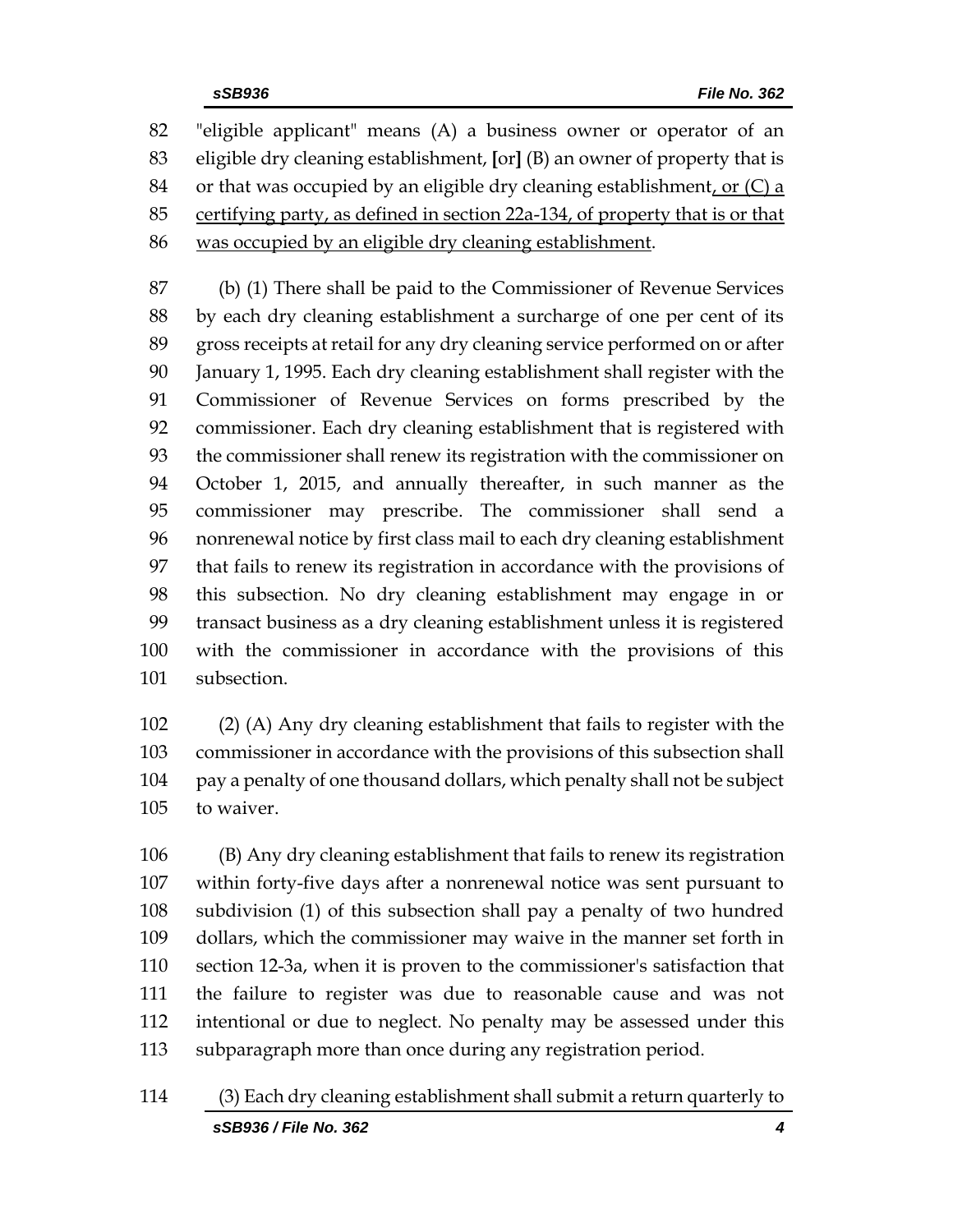the Commissioner of Revenue Services, applicable with respect to the calendar quarter beginning January 1, 1995, and each calendar quarter thereafter, on or before the last day of the month immediately following the end of each such calendar quarter, on a form prescribed by the commissioner, together with payment of the quarterly surcharge determined and payable in accordance with the provisions of this section. Whenever such surcharge is not paid when due, a penalty of ten per cent of the amount due or fifty dollars, whichever is greater, shall be imposed, and such surcharge shall bear interest at the rate of one per cent per month or fraction thereof until the same is paid. The Commissioner of Revenue Services shall cause copies of a form prescribed for submitting returns as required under this section to be distributed to persons subject to the surcharge. Failure to receive such form shall not be construed to relieve anyone subject to the surcharge under this section from the obligations of submitting a return, together with payment of such surcharge within the time required. The provisions of sections 12-548 to 12-554, inclusive, and sections 12-555a and 12-555b shall apply to the provisions of this section in the same manner and with the same force and effect as if the language of said sections 12-548 to 12-554, inclusive, and sections 12-555a and 12-555b had been incorporated in full into this section and had expressly referred to the surcharge imposed under this section, except to the extent that any such provision is inconsistent with a provision of this section and except that the term "tax" shall be read as "dry cleaning establishment surcharge".

 (4) Any moneys received by the state pursuant to this section shall be deposited into the account established pursuant to subsection (c) of this section.

 (c) There is established an account within the General Fund to be known as the "dry cleaning establishment remediation account". Said account shall contain any moneys required by law to be deposited in the account. Any balance remaining in the account at the end of any fiscal year shall be carried forward in the account for the fiscal year next succeeding. The account shall be used by the Department of Economic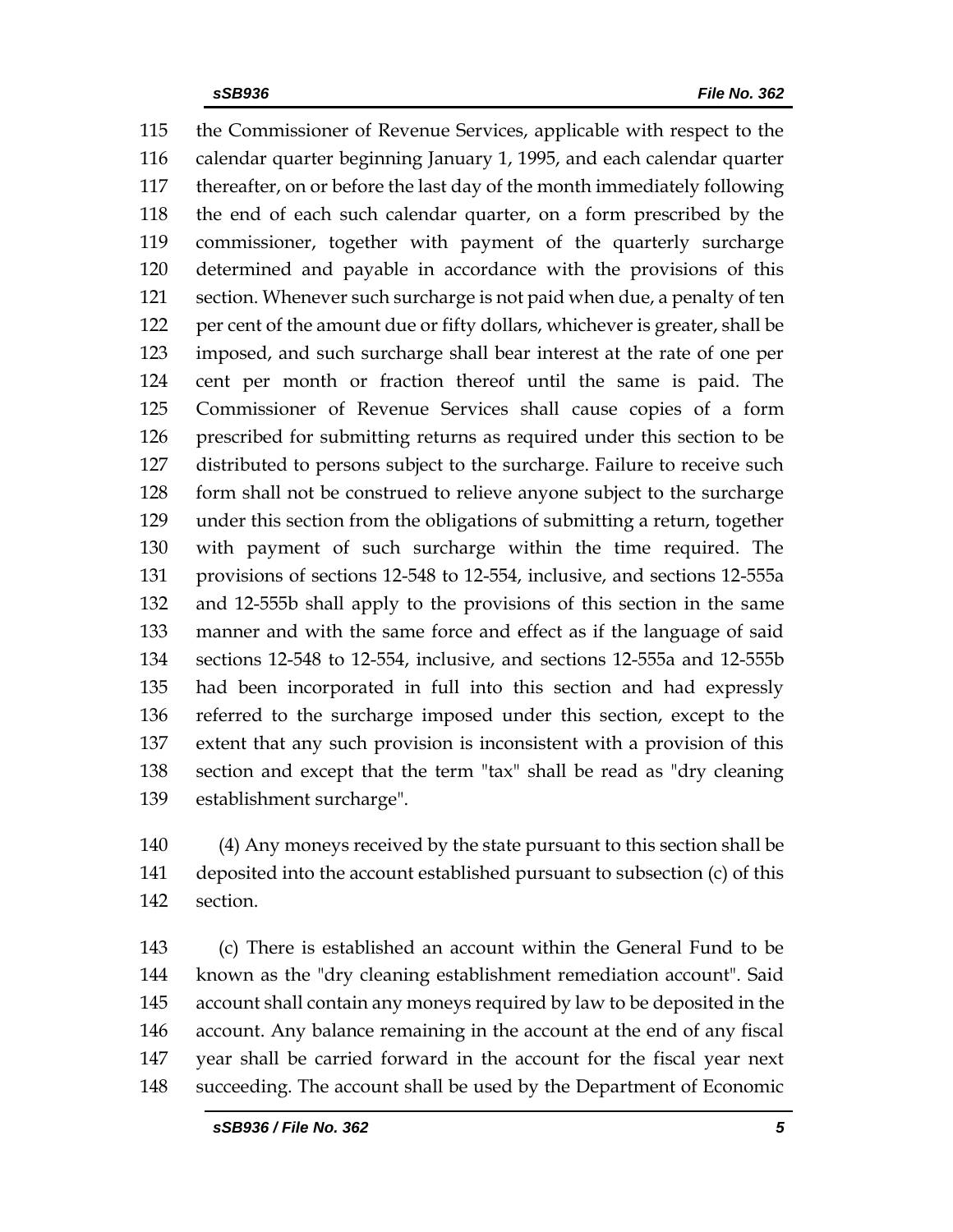and Community Development for grants made to (1) owners or operators of eligible dry cleaning establishments, **[**or**]** (2) owners of property on which an eligible dry cleaning establishment has been in operation for at least a year prior to the **[**approval**]** submission of the application or was previously operated for at least a year prior to such **[**approval**]** submission, or (3) certifying parties of property on which an eligible dry cleaning establishment has been in operation for at least one year prior to the submission of the application or was previously operated for at least one year prior to such submission.

 (d) The state, acting through the Commissioner of Economic and Community Development, shall use the dry cleaning establishment remediation account to provide grants to eligible applicants for the purposes of the containment and removal or mitigation of environmental pollution resulting from the discharge, spillage, uncontrolled loss, seepage or filtration of chemical liquids or solid, liquid or gaseous products or hazardous wastes on or at the site of an eligible dry cleaning establishment, environmental site assessments relating to such pollution or for measures undertaken to prevent such pollution which are approved by the Commissioner of Energy and Environmental Protection. In order to qualify for a grant under the provisions of this section an eligible applicant **[**must**]** shall demonstrate to the satisfaction of the Commissioner of Economic and Community Development that (1) the eligible dry cleaning establishment is using or previously used, tetrachlorethylene or Stoddard solvent or other chemicals for the purpose of cleaning clothes or other fabrics, (2) the eligible dry cleaning establishment has been doing business or did business at the site for a period of at least one year prior to the submission date or approval date of the application for assistance under this section, (3) the eligible dry cleaning establishment or owner of property is not in arrears with regard to any tax levied by the state or any political subdivision of the state and the dry cleaning surcharge imposed by subsection (b) of this section, and (4) the eligible applicant is not in arrears with regard to any tax levied by the state or any political subdivision of the state. Any funds disbursed as a grant under this section shall not be subject to attachment in the satisfaction of any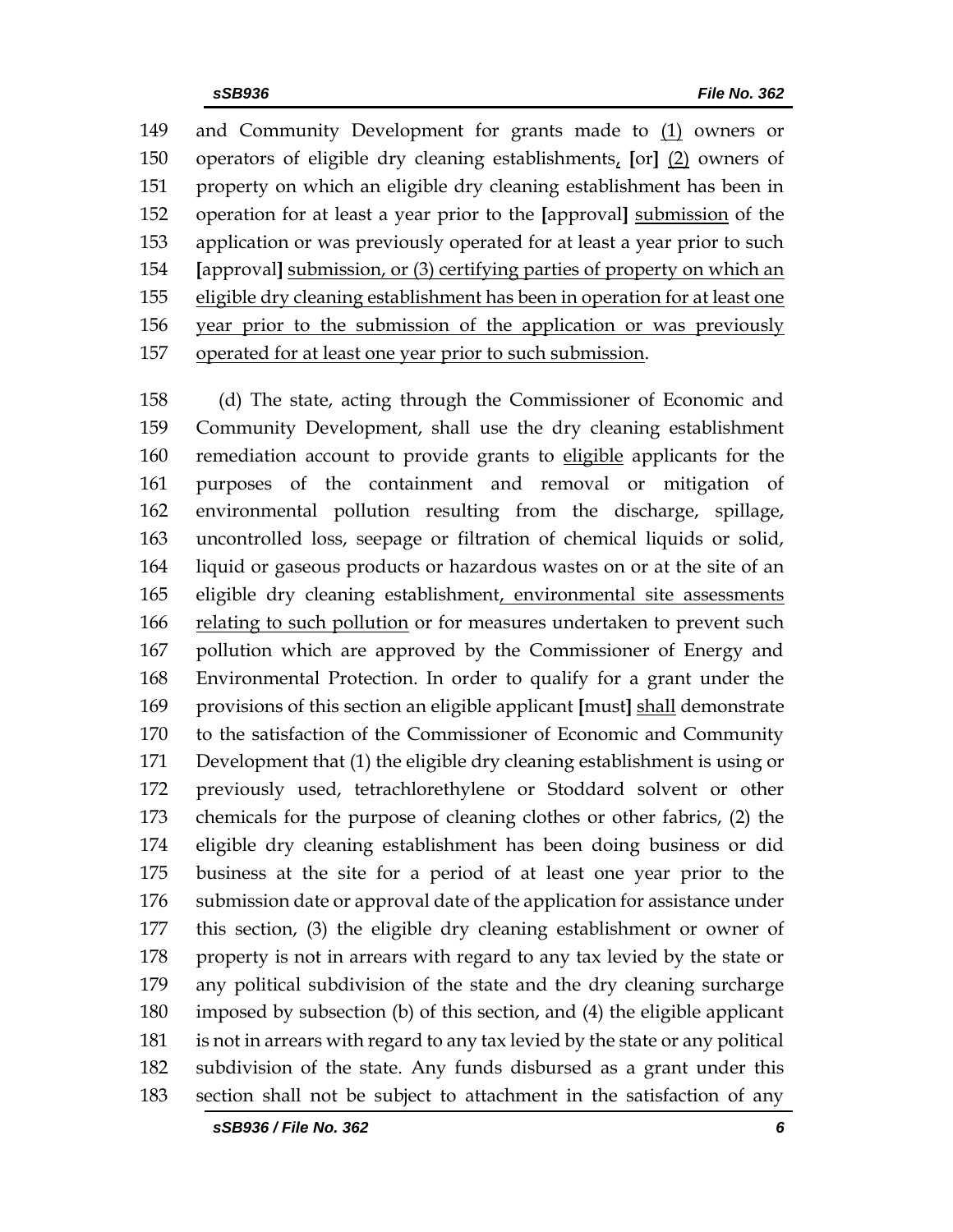#### judgment against the recipient of such grant in any civil action.

 (e) Notwithstanding the terms of any grant made under this section, an eligible applicant shall bear all the costs of such pollution that are less than ten thousand dollars. Each eligible applicant that submits an application on or after October 1, 2021, shall demonstrate to the satisfaction of the Commissioner of Economic and Community Development that such applicant can match any grant provided by said commissioner, up to ten thousand dollars, before such applicant receives any grant. The Commissioner of Economic and Community Development may provide a grant of up to three hundred thousand dollars to the eligible applicant where the eligible applicant has provided said commissioner with documentation satisfactory to said commissioner that the services for which payment is sought have been **[**or will be**]** completed. No eligible applicant shall receive more than three hundred thousand dollars per eligible dry cleaning establishment. In addition, the dry cleaning establishment remediation account may be used (1) to provide grants to the Department of Energy and Environmental Protection for expenditures made investigating dry cleaning establishments, (2) to provide potable water whenever necessary, **[**and**]** (3) to conduct environmental site assessments, and (4) for legal services relating to the disbursement of funds from the account.

 (f) Requests for grants shall be made to the Commissioner of Economic and Community Development when the commissioner announces a request for applications. The frequency of requests for applications shall be at the discretion of the Commissioner of Economic and Community Development. Any eligible applicant seeking a grant shall provide documentation supporting the need for the grant.

 (g) Any dry cleaning establishment which unlawfully or intentionally discharges or spills any chemical liquids or solid, liquid or gaseous products or hazardous wastes shall not be eligible for a grant from the account.

 (h) The Commissioner of Economic and Community Development shall establish procedures for distribution of the grants and shall adopt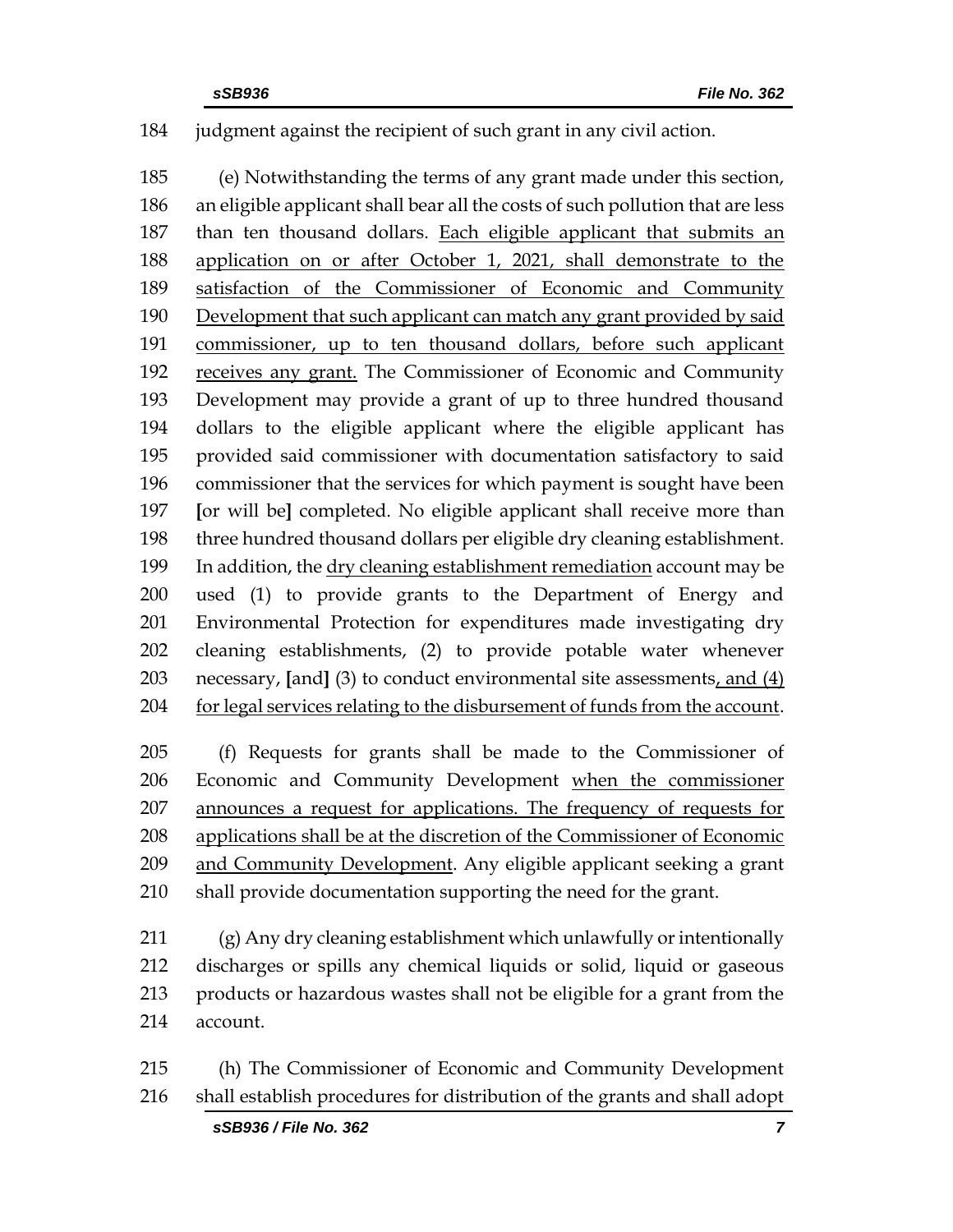criteria to carry out the provisions of this section. Such criteria shall specify (1) who may apply for grants; (2) how establishments, whether owned or leased, will be determined to be eligible for grants; (3) the costs for which grants may be made; and (4) a method for ensuring timely payment of funds to grant recipients.

 Sec. 4. Section 3-110f of the general statutes is repealed and the following is substituted in lieu thereof (*Effective from passage*):

 The Commissioner of Economic and Community Development **[**, with recommendations of the Culture and Tourism Advisory Committee,**]** shall designate, every three years, a state poet laureate. The commissioner may fill any vacancy by appointment for the unexpired portion of the term vacated.

 Sec. 5. Subsection (c) of section 4-9a of the general statutes is repealed and the following is substituted in lieu thereof (*Effective from passage*):

 (c) Notwithstanding any provision of law, the term of each member of each board and commission within the executive branch, except the State Board of Education, the Board of Regents for Higher Education, the Commission on Human Rights and Opportunities, the State Elections Enforcement Commission, the State Properties Review Board, the Citizen's Ethics Advisory Board, the Commission on Medicolegal Investigations, the Psychiatric Security Review Board, the Commission on Fire Prevention and Control, the E 9-1-1 Commission, **[**the Culture and Tourism Advisory Committee,**]** and the board of trustees of each constituent unit of the state system of higher education, commencing on or after July 1, 1979, shall be coterminous with the term of the Governor or until a successor is chosen, whichever is later.

 Sec. 6. Subsection (a) of section 4b-60 of the general statutes is repealed and the following is substituted in lieu thereof (*Effective from passage*):

 (a) There shall be a State Commission on Capitol Preservation and Restoration to consist of twelve members to be appointed as follows: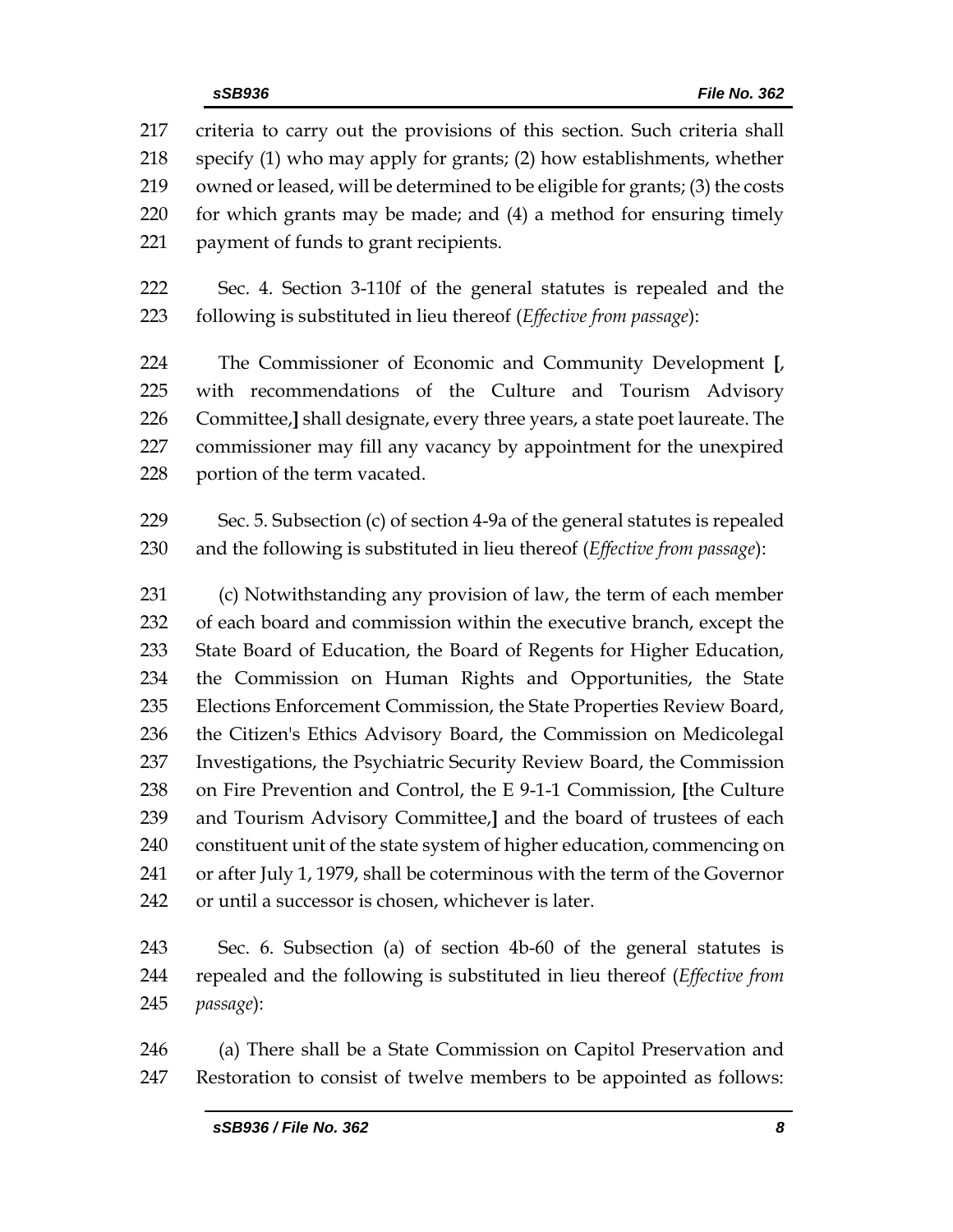Two members shall be appointed by the Governor, two by the speaker of the House of Representatives, two by the president pro tempore of the Senate, one by the House minority leader, one by the Senate minority leader, two members of the Joint Committee on Legislative Management, one appointed by each of the chairmen of said committee, and one member of the **[**Culture and Tourism Advisory Committee**]** 254 Historic Preservation Council appointed by its chairperson. The Commissioner of Administrative Services, or the commissioner's designee, shall be an ex-officio member of the commission and shall attend its meetings. Vacancies on the commission shall be filled by the original appointing authority for the unexpired portion of the term. The members shall serve without compensation for their services but shall be reimbursed for their actual and necessary expenses incurred in the performance of their duties. The commission shall meet at least 262 quarterly, and more often on the call of the chairman or on the written request of a majority of the members. The commission may designate subcommittees to carry out its functions. Any member who fails to attend three consecutive meetings or fails to attend fifty per cent of all meetings held during any calendar year shall be deemed to have resigned.

- Sec. 7. Subsection (a) of section 4b-66a of the general statutes is repealed and the following is substituted in lieu thereof (*Effective from passage*):
- (a) There is established a Connecticut Capitol Center Commission. The commission shall consist of (1) the Secretary of the Office of Policy and Management, or the secretary's designee; (2) the Commissioner of Administrative Services, or the commissioner's designee; (3) the Commissioner of Economic and Community Development, or the commissioner's designee; (4) the chairperson of the **[**Culture and Tourism Advisory Committee**]** Historic Preservation Council, or the chairperson's designee; (5) one member appointed by the speaker of the House of Representatives; (6) one member appointed by the president pro tempore of the Senate; (7) one member appointed by the majority leader of the House of Representatives; (8) one member appointed by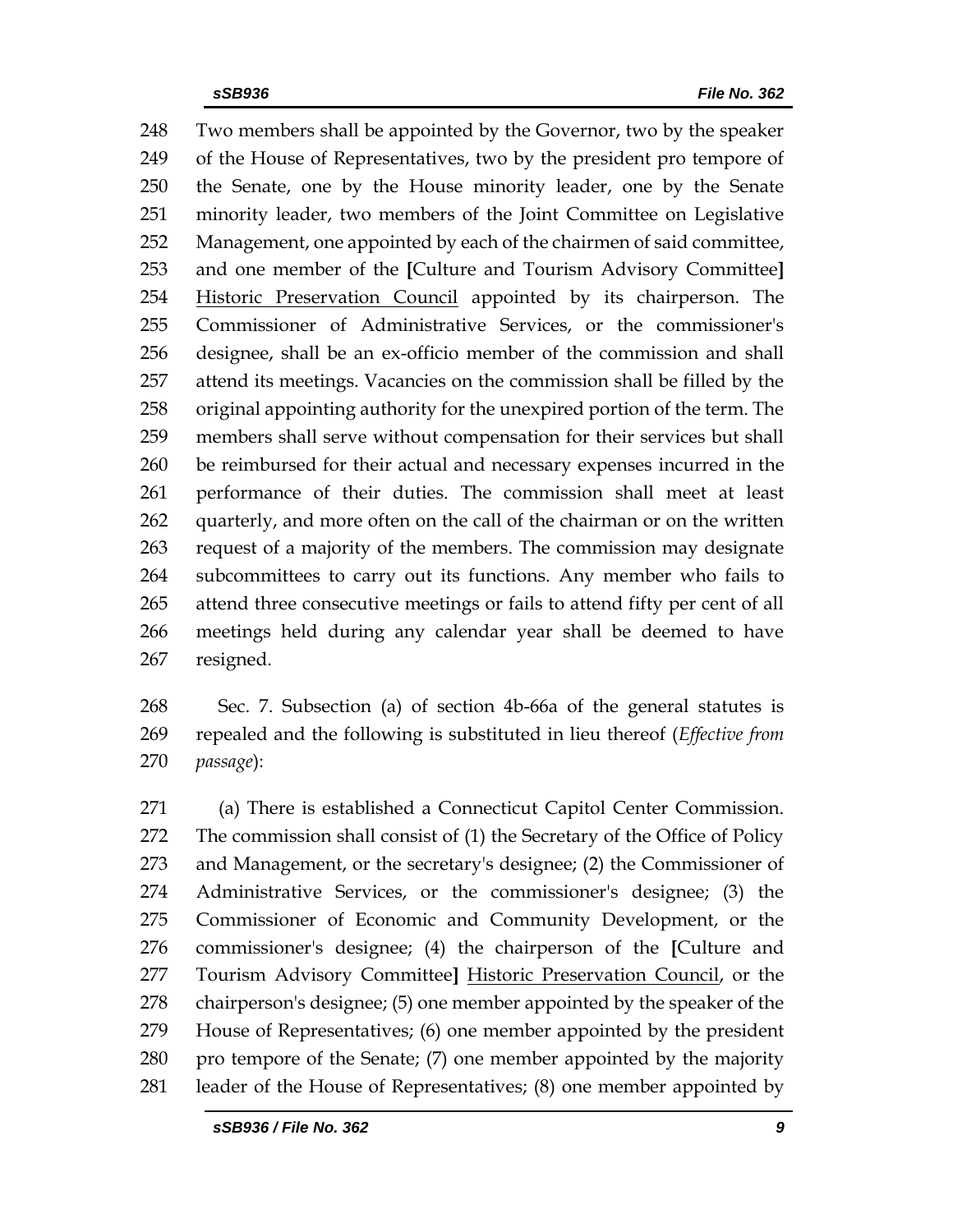the majority leader of the Senate; (9) one member appointed by the minority leader of the House of Representatives; (10) one member appointed by the minority leader of the Senate; (11) the chairperson of the Hartford Commission on the City Plan; (12) one member appointed by the mayor of the city of Hartford; and (13) one member from the South Downtown Neighborhood Revitalization Committee.

 Sec. 8. Subsection (b) of section 10a-111a of the general statutes is repealed and the following is substituted in lieu thereof (*Effective from passage*):

 (b) The State Historian shall: (1) **[**Be a member of the Culture and Tourism Advisory Committee, established pursuant to section 10-393, (2) edit**]** Edit or supervise the editing and publication of the public records of the state, **[**(3)**]** (2) provide information and advice to members of the government at all levels, **[**(4)**]** (3) assist the State Board of Education in efforts to promote the teaching of history in schools and teacher preparation programs, **[**(5)**]** (4) respond to requests for advice from historical societies, **[**(6)**]** (5) respond to requests for information on the state's history, **[**(7)**]** (6) make public appearances and addresses on the state's history, **[**(8)**]** (7) prepare bibliographies and other research aids relating to the history of the state, and **[**(9)**]** (8) promote by appropriate informative and educational programs the celebration or commemoration of significant historical events.

 Sec. 9. Subsection (b) of section 11-6a of the general statutes is repealed and the following is substituted in lieu thereof (*Effective from passage*):

 (b) There is established an advisory committee to advise the State Library Board with respect to the policies, collections, programs, activities and operations of the Raymond E. Baldwin Museum of Connecticut History and Heritage. The advisory committee shall consist of eight members as follows: The **[**executive director of the Culture and Tourism Advisory Committee**]** chairperson of the Historic Preservation 313 Council, or the chairperson's designee; the executive director of the Connecticut Historical Society; the State Historian; and five persons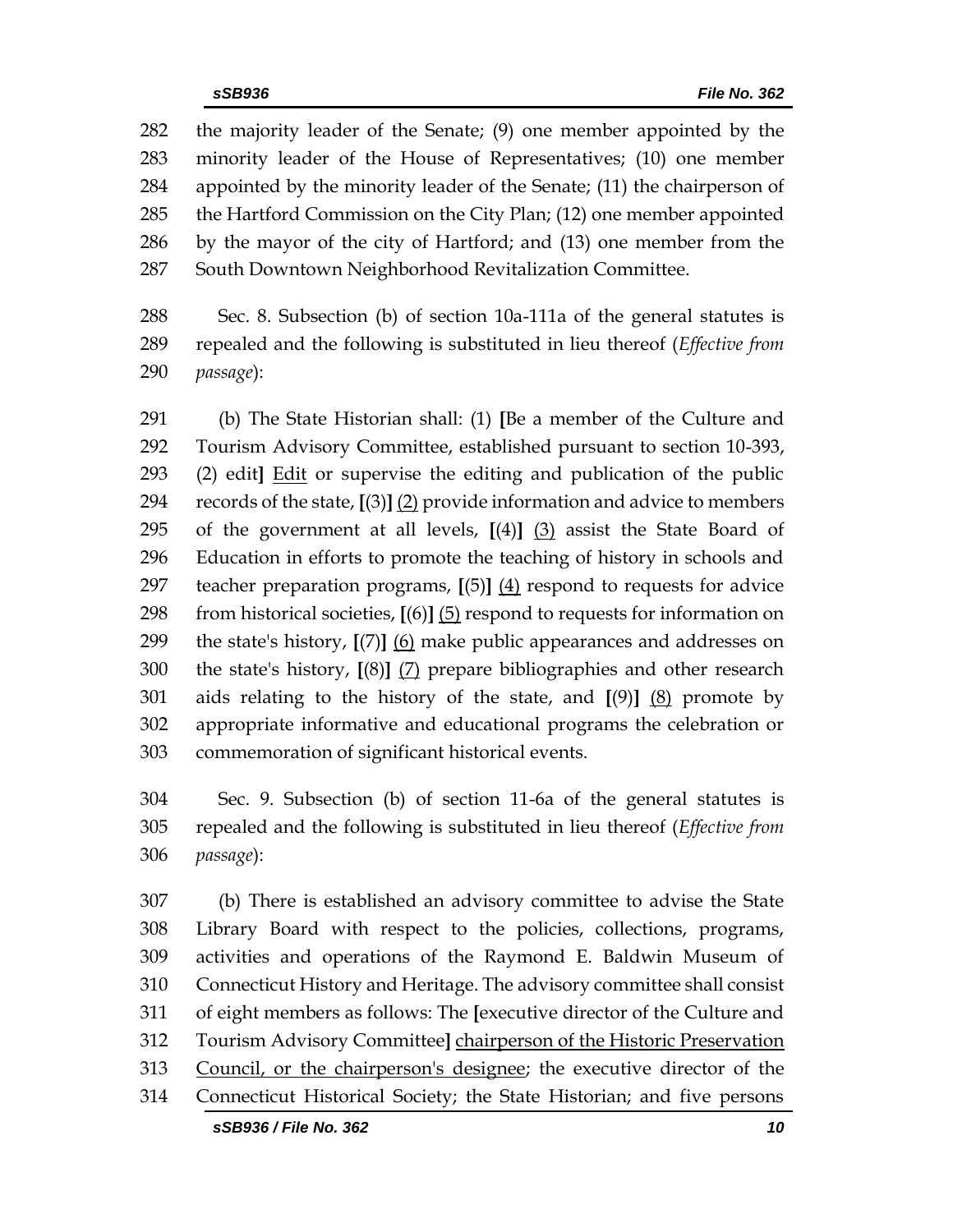appointed by the Governor, three of whom shall be experienced museum professionals.

 Sec. 10. Subsection (b) of section 12-376d of the general statutes is repealed and the following is substituted in lieu thereof (*Effective from passage*):

 (b) There shall be appointed, as part of the Department of Economic and Community Development, an advisory panel to consider the proposed acceptance of any such work of art. The advisory panel shall prepare a written statement as to acceptance or rejection of any such work of art for the purposes of this section. In each instance, said panel shall consist of eleven members, including the chairperson of the **[**Culture and Tourism Advisory Committee**]** Connecticut Arts Council and two generally acknowledged experts as to the particular type of visual art work under consideration, as determined by said chairperson, with such appointments to be made by said chairperson and approved by the **[**Culture and Tourism Advisory Committee**]** Connecticut Arts Council. In addition, said advisory panel shall include eight members of the General Assembly, with two of such members appointed by the president pro tempore of the Senate, one of such members appointed by the majority leader of the Senate, one of such members appointed by the minority leader of the Senate, two of such members appointed by the speaker of the House of Representatives, one of such members appointed by the majority leader of the House of Representatives and one of such members appointed by the minority leader of the House of Representatives.

 Sec. 11. Subsection (a) of section 22a-27s of the general statutes is repealed and the following is substituted in lieu thereof (*Effective from passage*):

 (a) There is established the Face of Connecticut Steering Committee, which shall be within the Department of Energy and Environmental Protection for administrative purposes only. Such committee shall direct the expenditure of any funds deposited in the Face of Connecticut account created under section 22a-27t. The committee shall consist of the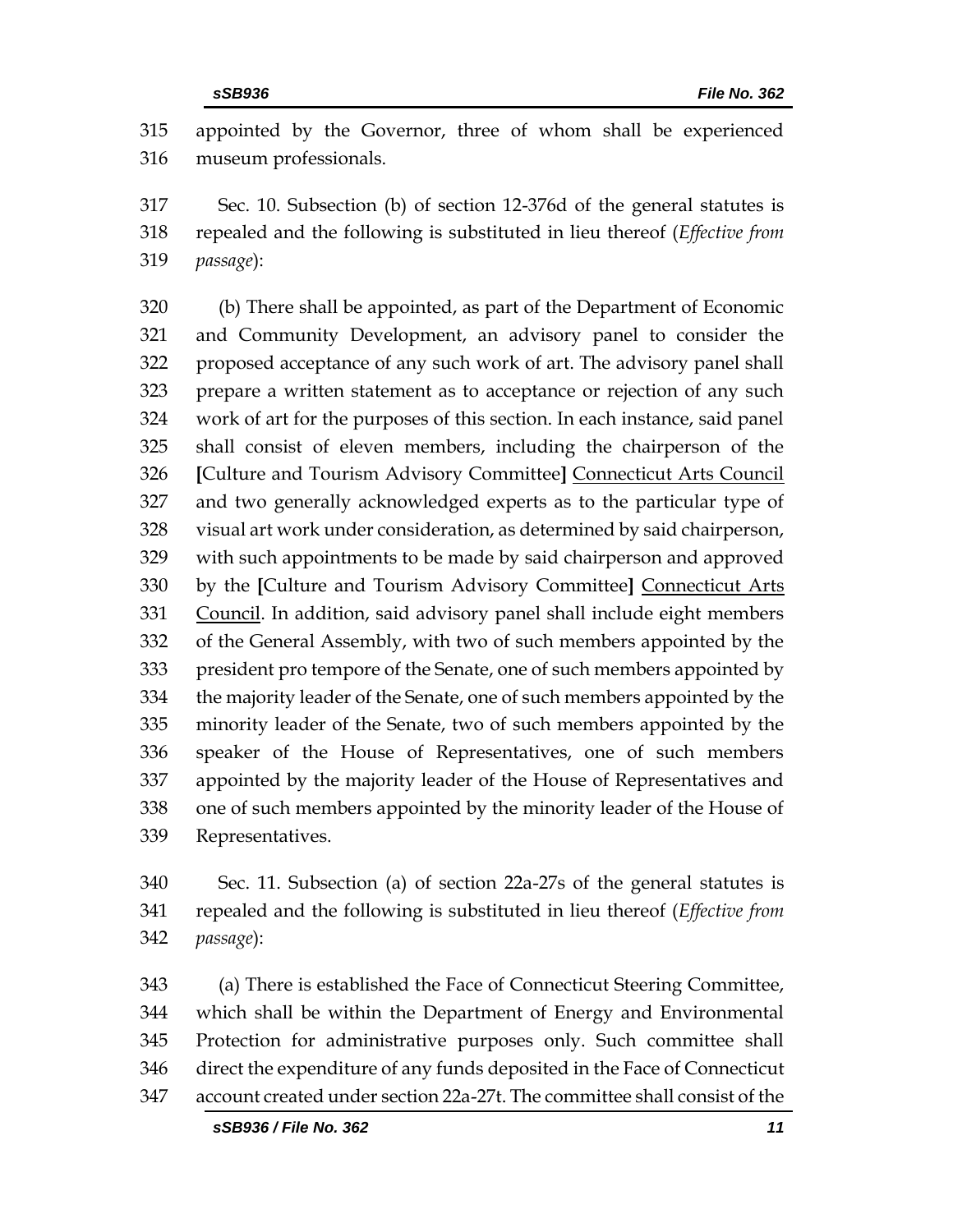Commissioner of Energy and Environmental Protection, the Commissioner of Economic and Community Development, or the commissioner's designee, the Commissioner of Agriculture, **[**the chairperson of the Culture and Tourism Advisory Committee**]** a member of the Connecticut Tourism Council, appointed by its 353 chairperson, the Secretary of the Office of Policy and Management and ten members as follows: (1) A representative of a local organization involved in historic preservation, appointed by the speaker of the House of Representatives; (2) a representative of a nonprofit organization involved in farmland preservation, appointed by the president pro tempore of the Senate; (3) a representative of a local or regional nonprofit organization involved in the preservation of open space, appointed by the majority leader of the House of Representatives; (4) a representative of a water company actively involved in land preservation, appointed by the majority leader of the Senate; (5) a representative of the agricultural industry, appointed by the minority leader of the House of Representatives; (6) a representative of a state- wide nonprofit involved in the preservation of open space, appointed by the minority leader of the Senate; (7) a representative of a state-wide nonprofit organization involved in historic preservation, appointed by the Governor; (8) a representative of an organization involved with community redevelopment, appointed by the Governor; (9) a representative of the legislative Brownfields Task Force, appointed by the speaker of the House of Representatives; and (10) a representative of the environmental law section of the Connecticut Bar Association who is involved with brownfields remediation, appointed by the president pro tempore of the Senate.

 Sec. 12. Subsection (a) of section 32-1o of the general statutes is repealed and the following is substituted in lieu thereof (*Effective from passage*):

 (a) On or before July 1, 2015, and every four years thereafter, the Commissioner of Economic and Community Development, within available appropriations, shall prepare an economic development strategic plan for the state in consultation with the Secretary of the Office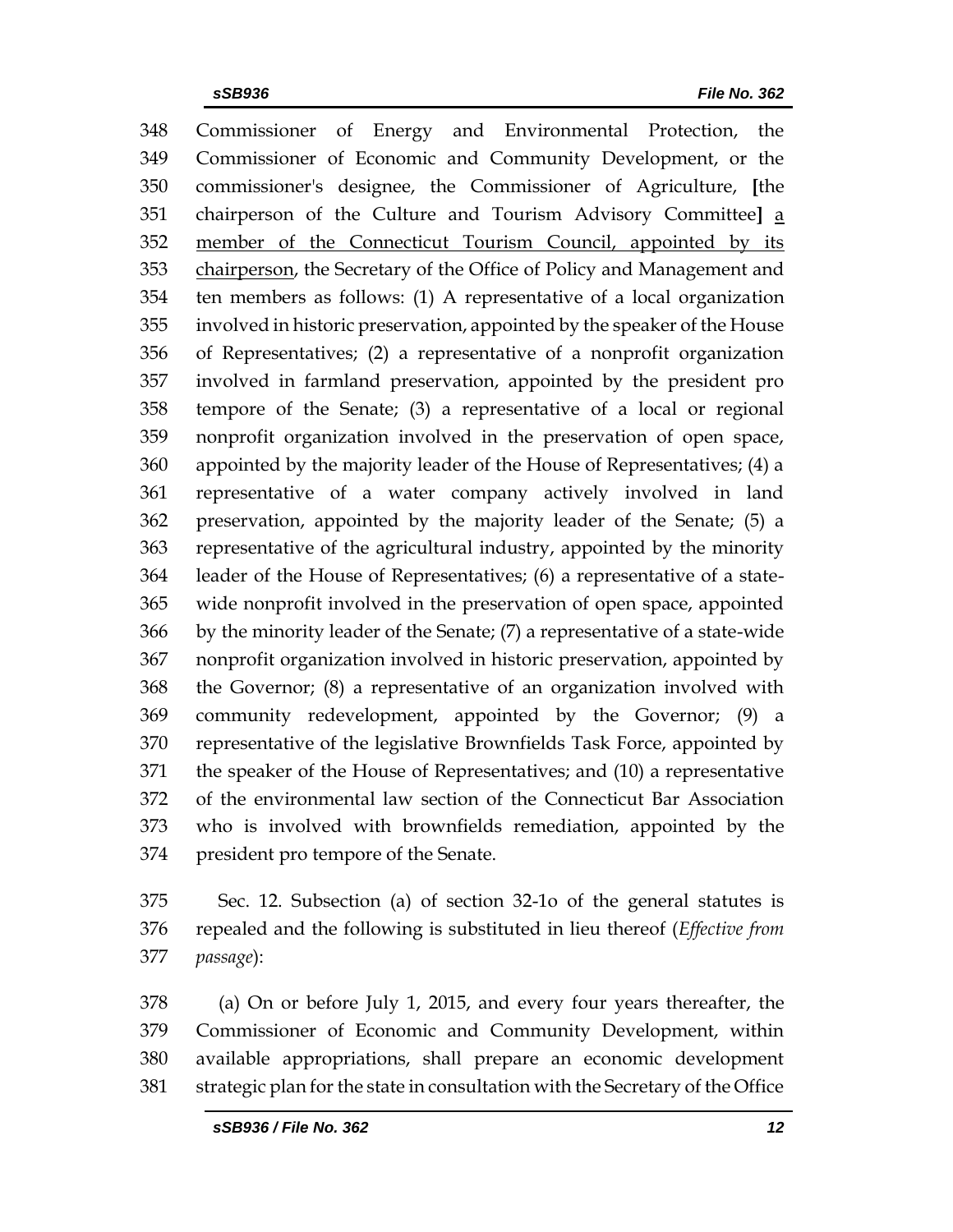of Policy and Management, the Commissioners of Energy and Environmental Protection and Transportation, the Labor Commissioner, **[**the chairperson of the Culture and Tourism Advisory Committee,**]** the executive directors of the Connecticut Housing Finance Authority and the Connecticut Health and Educational Facilities Authority, and the chief executive officer of Connecticut Innovations, Incorporated, or their respective designees, and any other agencies the Commissioner of Economic and Community Development deems appropriate.

 Sec. 13. Section 32-6t of the general statutes is repealed and the following is substituted in lieu thereof (*Effective from passage*):

 On or before October 1, 2012, the Commissioner of Economic and Community Development, in consultation with the **[**Culture and Tourism Advisory Committee**]** State Historian, shall develop a program to designate locations in the state with cultural, educational or historical significance as "Connecticut Treasures". Such program shall promote locations designated as Connecticut Treasures or state-owned and operated museums, and shall integrate existing programs of the Department of Economic and Community Development and **[**Culture and Tourism Advisory Committee**]** the State Historian in the promotion of such locations to adults and children. Such program shall include a "Connecticut Treasures Passport", which shall provide free or reduced admission to locations designated as Connecticut Treasures and all state-owned and operated museums for children younger than eighteen years of age who are accompanied by an adult.

 Sec. 14. Section 32-1m of the general statutes is repealed and the following is substituted in lieu thereof (*Effective from passage*):

 (a) Not later than February first, annually, the Commissioner of Economic and Community Development shall submit a report to the Governor, the Auditors of Public Accounts and the joint standing committees of the General Assembly having cognizance of matters relating to appropriations and the budgets of state agencies, finance, revenue and bonding and commerce, in accordance with the provisions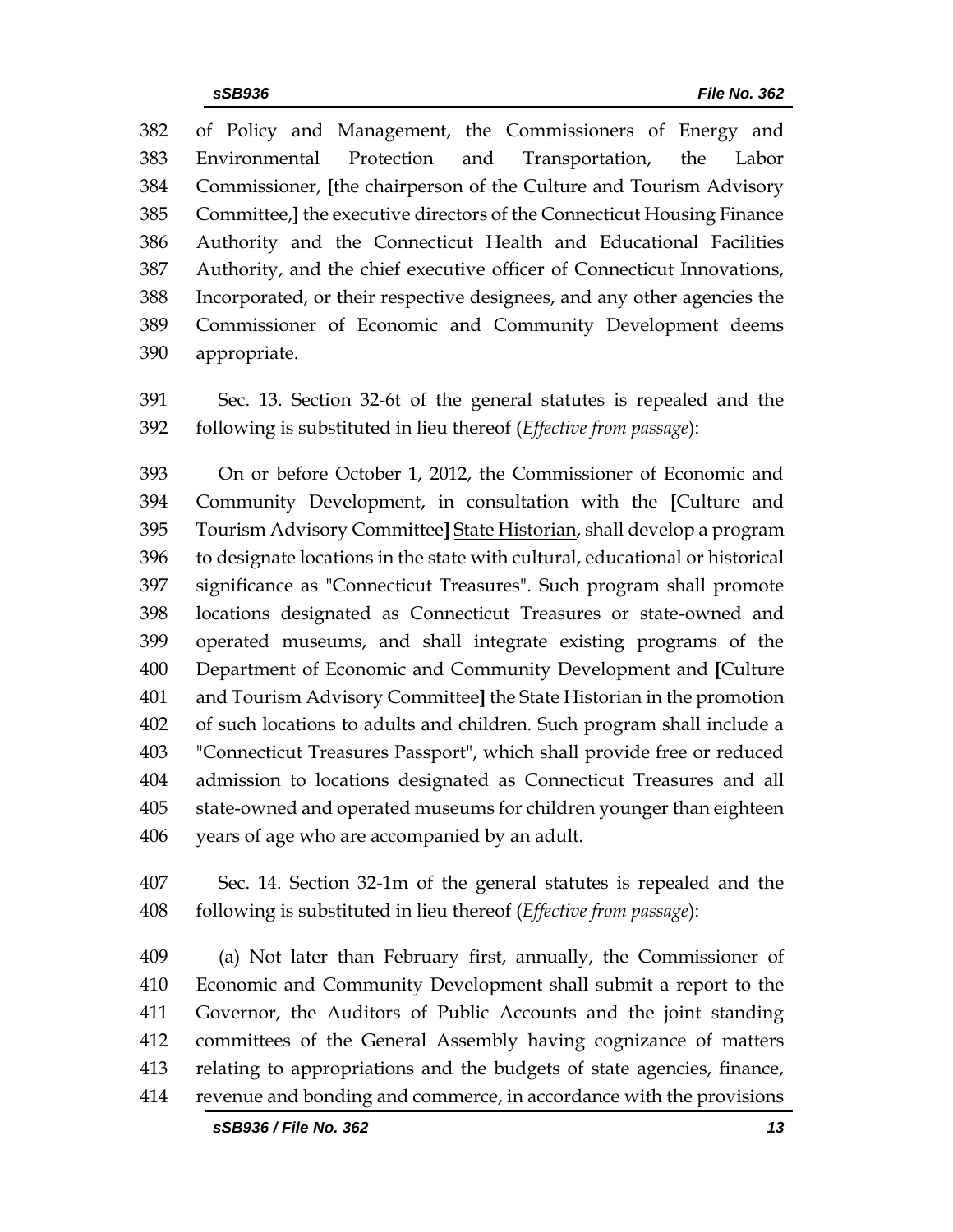| 415 | of section 11-4a. Not later than thirty days after submission of the report, |  |  |  |
|-----|------------------------------------------------------------------------------|--|--|--|
| 416 | said commissioner shall post the report on the Department of Economic        |  |  |  |
| 417 | and Community Development's web site. Such report shall include, but         |  |  |  |
| 418 | not be limited to, the following information with regard to the activities   |  |  |  |
| 419 | of the Department of Economic and Community Development, [and to             |  |  |  |
| 420 | business assistance or] business assistance programs administered by         |  |  |  |
| 421 | Connecticut Innovations, Incorporated and tax incentive programs not         |  |  |  |
| 422 | administered by the department, during the preceding state fiscal year:      |  |  |  |
| 423 | (1) A brief description and assessment of the state's economy during         |  |  |  |
| 424 | such year, utilizing the most recent and reasonably available data, and      |  |  |  |
| 425 | including:                                                                   |  |  |  |
| 426 | (A) Connecticut employment by industry;                                      |  |  |  |
| 427 | (B) Connecticut and national average unemployment; and                       |  |  |  |
| 428 | (C) Connecticut gross state product, by industry.                            |  |  |  |
| 429 | (2) An analysis of the economic development portfolio of the                 |  |  |  |
| 430 | department, including, but not limited to, each business assistance or       |  |  |  |
| 431 | incentive program, including any business tax credit or abatement            |  |  |  |
| 432 | program, grant, loan, forgivable loan or other form of assistance,           |  |  |  |
| 433 | enacted for the purpose of improving economic development. The               |  |  |  |
| 434 | analysis shall include:                                                      |  |  |  |
| 435 | (A) The Internet web site address of the state's open data portal and        |  |  |  |
| 436 | an indication of where the name, address and location of each recipient      |  |  |  |
| 437 | of the department's assistance is published on the site along with the       |  |  |  |
| 438 | following information concerning each recipient: (i) Business activities,    |  |  |  |
| 439 | (ii) standard industrial classification codes or North American industrial   |  |  |  |
| 440 | classification codes, (iii) whether the recipient is a minority or woman-    |  |  |  |
| 441 | owned business, (iv) a summary of the terms and conditions for the           |  |  |  |
| 442 | assistance, including the type and amount of state financial assistance      |  |  |  |
| 443 | and job creation or retention requirements, (v) the amount of                |  |  |  |
| 444 | investments from private and other nonstate sources that have been           |  |  |  |

leveraged by the assistance, and (vi) the amount of state investment;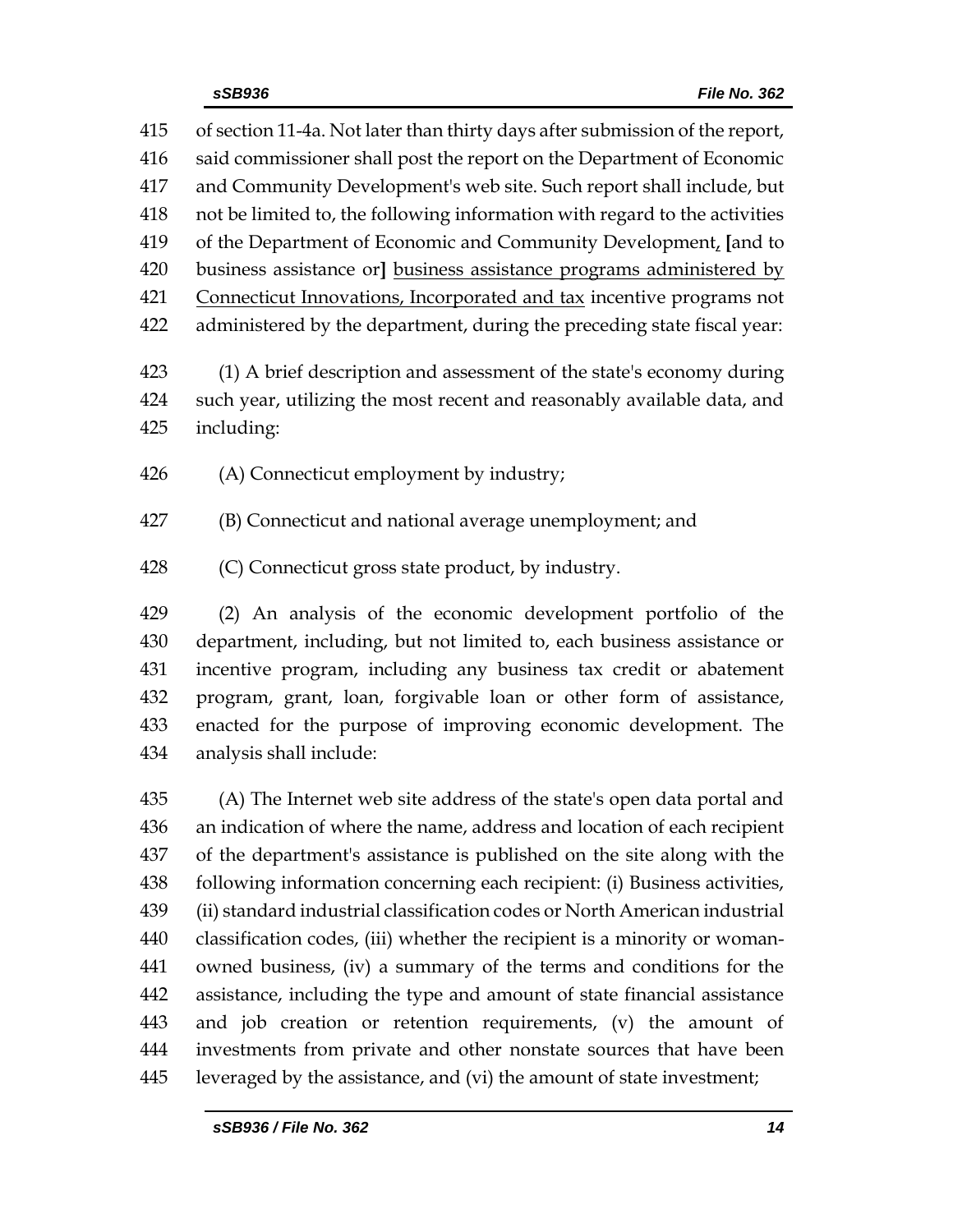(B) A portfolio analysis, including an analysis of the wages paid by recipients of financial assistance by industry;

 (C) An investment analysis, including (i) total portfolio value, (ii) total investment by industry, (iii) portfolio dollar per job average, (iv) portfolio leverage ratio;

 (D) An overview of the business assistance and incentive programs administered by the department and an analysis of their estimated economic impact on the state's economy. The analysis shall include, for each business assistance or incentive program for which such data is available, the number of new jobs created, the borrowing cost to the state and the estimated impact of such program on annual state revenues;

 (E) An analysis of whether the statutory and programmatic goals of each business or incentive program are being met, with obstacles to such goals identified, if possible;

 (F) (i) Recommendations as to whether any existing business assistance or incentive program should be continued, modified or repealed and the basis or bases for such recommendations, and (ii) any recommendations for additional data collection by the state to better inform future evaluations of such programs; and

 (G) The methodologies and assumptions used in carrying out the analyses under this subdivision.

 (3) An analysis of the community development portfolio of the department, including:

 (A) The Internet web site address of the state's open data portal and an indication of where the name, address and location of each recipient of the department's assistance is published on the site along with the following information concerning each recipient: (i) Amount of state investment, (ii) a summary of the terms and conditions for the department's assistance, including the type and amount of state financial assistance, and (iii) the amount of investments from private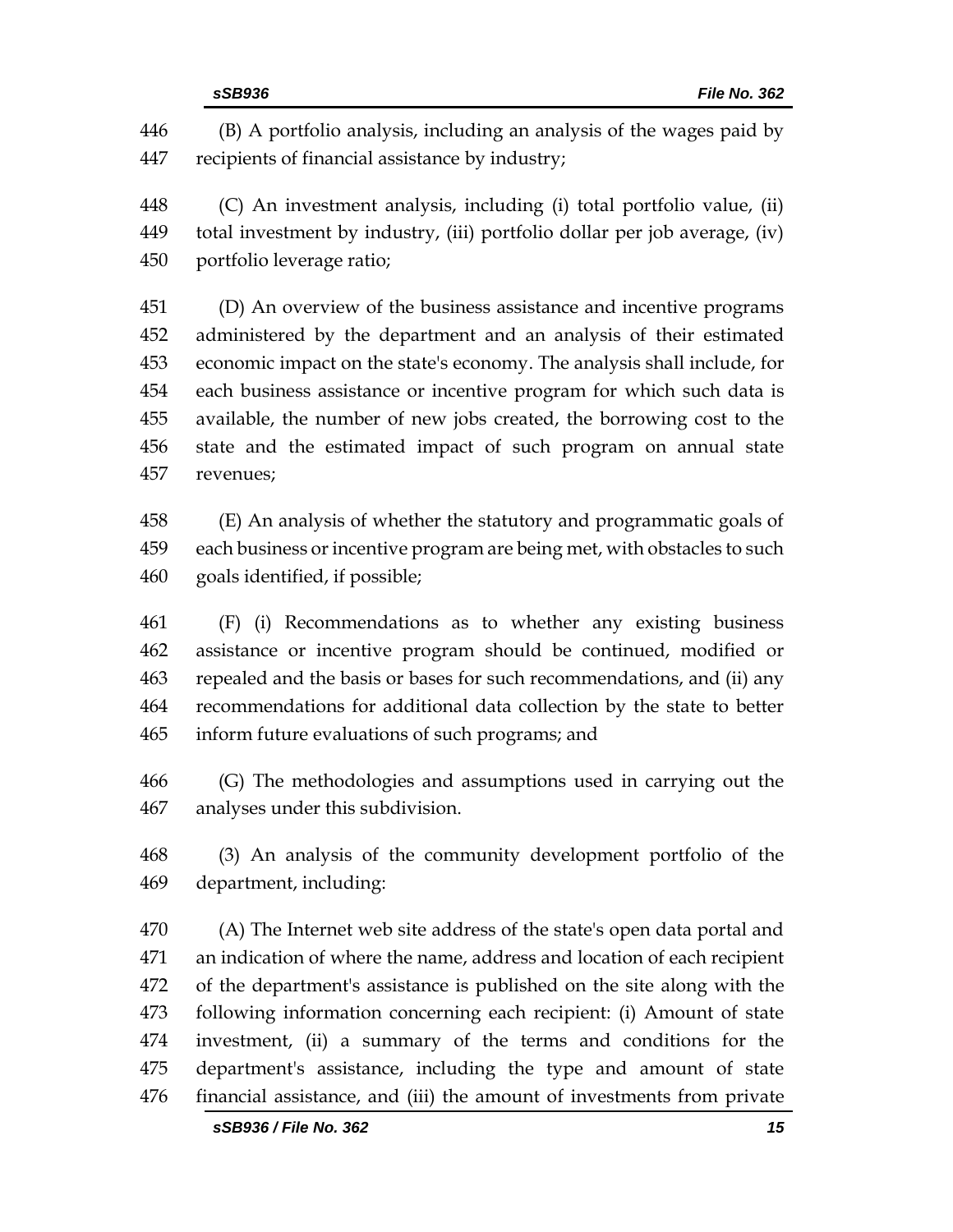and other nonstate sources that have been leveraged by such assistance; and

 (B) An investment analysis, including (i) total active portfolio value, (ii) total investments made in the preceding state fiscal year, and (iii) total portfolio leverage ratio.

 **[**(4) An analysis of each business assistance or incentive program, including any business tax credit or abatement program, grant, loan, forgivable loan or other form of assistance, enacted for the purpose of improving economic development, that (A) (i) had ten or more recipients of assistance in the preceding state fiscal year, or (ii) credited, abated or distributed more than one million dollars in the preceding state fiscal year, and (B) is not administered by the department. The analysis shall include:

 (i) An overview of the business assistance or incentive program and an analysis of its estimated economic effects on the state's economy, including, for each program where such data is available, the number of new jobs created and the estimated impact of such program on annual state revenues;

 (ii) An analysis of whether the statutory and programmatic goals of each business assistance or incentive program are being met, with obstacles to such goals identified, if possible;

 (iii) Recommendations as to whether any such existing business assistance or incentive program should be continued, modified or repealed and the basis or bases for such recommendations, and any recommendations for additional data collection by the state to better inform future evaluations of such programs; and

 (iv) The methodologies and assumptions used in carrying out the analysis under this subdivision.**]**

 **[**(5)**]** (4) A summary of the department's international trade efforts in the preceding state fiscal year, and, to the extent possible, a summary of foreign direct investment that occurred in the state in such year.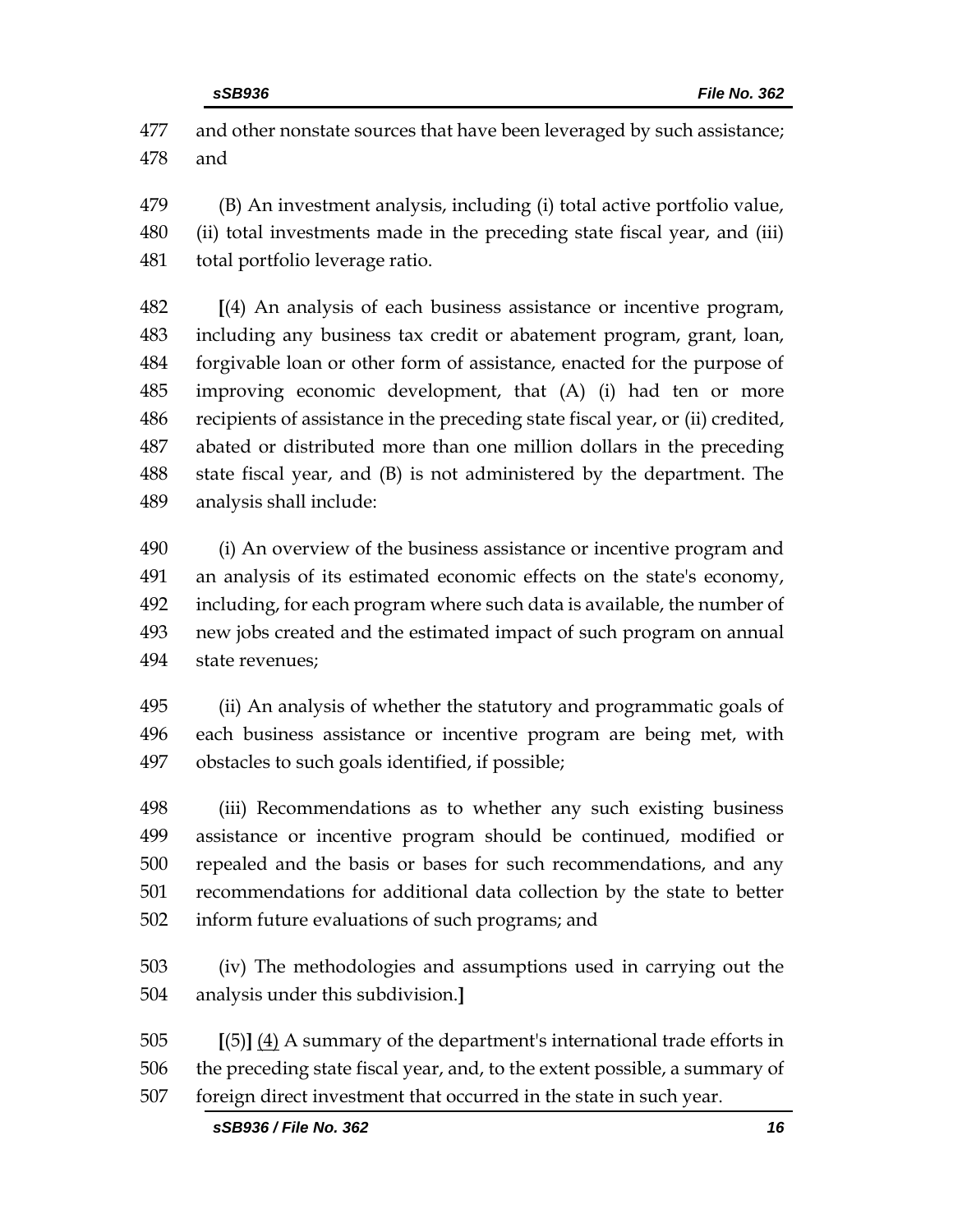**[**(6)**]** (5) A summary of the total social and economic impact of the department's efforts and activities in the areas of economic and community development, and an assessment of the department's performance in terms of meeting its stated goals and objectives.

 **[**(7)**]** (6) With regard to the Small Business Express program established pursuant to section 32-7g, data on (A) the number of small businesses that applied to the Small Business Express program, (B) the number of small businesses that received assistance under said program and the general categories of such businesses, (C) the amounts and types of assistance provided, (D) the total number of jobs on the date of application and the number proposed to be created or retained, and (E) the most recent employment figures of the small businesses receiving assistance.

 **[**(8)**]** (7) With regard to airport development zones established pursuant to section 32-75d, a summary of the economic and cost benefits of each zone and any recommended revisions to any such zones.

 **[**(9)**]** (8) An overview of the department's activities related to tourism, the arts and historic preservation.

 **[**(10)**]** (9) An overview of the department's activities concerning digital media, motion pictures and related production activity, and an analysis of the use of the film production tax credit established under section 12-217jj, the entertainment industry infrastructure tax credit established under section 12-217kk and the digital animation production tax credit established under section 12-217*ll*, including the amount of any tax credit issued under said sections and the total amount of production expenses or costs incurred in the state by the taxpayer who was issued such a tax credit.

 **[**(11)**]** (10) A summary of the department's and the office of the permit ombudsman's brownfield-related efforts and activities in the preceding fiscal year.

**[**(12)**]** (11) A summary of the department's dry cleaning establishment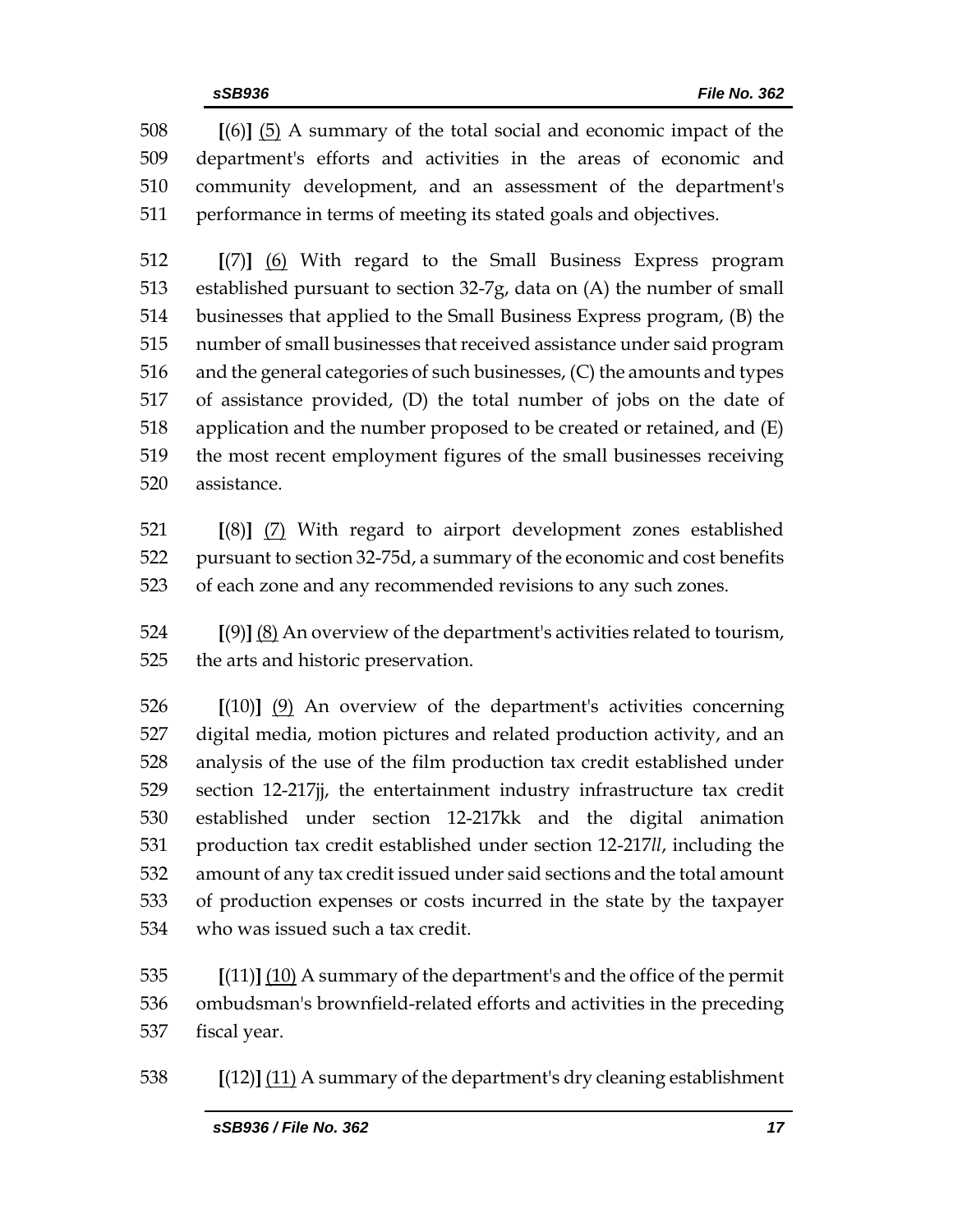remediation account activities in the preceding fiscal year.

 (b) Any annual report that is required from the department by any provision of the general statutes shall be incorporated into the annual report submitted pursuant to subsection (a) of this section.

 (c) **[**On or before March 1, 2018, and annually thereafter**]** Not later 544 than sixty days after the submission of a report by the Auditors of Public Accounts pursuant to section 2-90c, as amended by this act, the joint standing committees of the General Assembly having cognizance of matters relating to appropriations and the budgets of state agencies, finance, revenue and bonding and commerce shall hold, individually or jointly, one or more public hearings on such report and the analyses included in the annual report under subdivisions (2) and (4) of subsection (a) of this section.

 Sec. 15. Section 31-362b of the general statutes is repealed and the following is substituted in lieu thereof (*Effective from passage*):

 The Commissioner of Economic and Community Development shall: (1) Evaluate existing and potential job skills needed for Connecticut business and industry; (2) coordinate and recommend improvements in vocational educational programs in order to match vocational programs with job needs; (3) encourage work-study programs in industry and more scholarships funded by employers, unions and government; (4) encourage retraining programs for the underemployed and unemployed in order to provide a guaranteed work force; and (5) evaluate and make recommendations for executive and legislative action to improve programs regarding job innovation and development. **[**The commissioner shall make a report of his findings and recommendations to the Governor and General Assembly not later than February 15, 1980, and annually thereafter.**]**

 Sec. 16. Subsections (a) and (b) of section 10-392 of the general statutes are repealed and the following is substituted in lieu thereof (*Effective from passage*):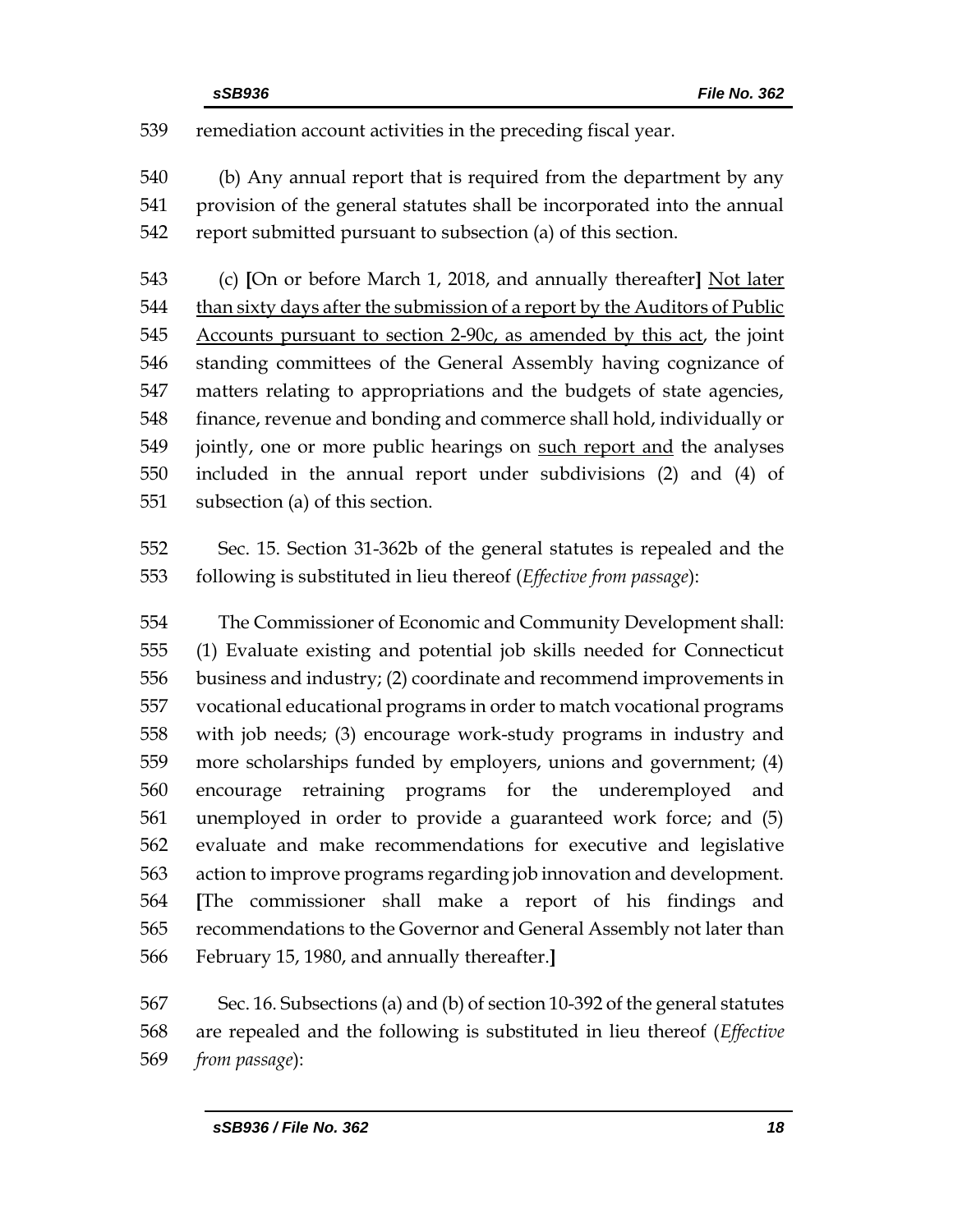(a) The General Assembly finds and declares that culture, history, the arts and the digital media and motion picture and tourism industries contribute significant value to the vitality, quality of life and economic health of Connecticut. The Connecticut Trust for Historic Preservation shall operate in conjunction with the Department of Economic and Community Development for purposes of joint strategic planning, annual reporting on appropriations and fiscal reporting. The department shall enhance and promote culture, history, the arts and the tourism and digital media and motion picture industries in Connecticut.

(b) The department shall:

 (1) Market and promote Connecticut as a destination for leisure and business travelers through the development and implementation of a strategic state-wide marketing plan and provision of visitor services to enhance the economic impact of the tourism industry;

(2) Promote the arts;

(3) Recognize, protect, preserve and promote historic resources;

(4) Interpret and present Connecticut's history and culture;

 (5) Promote Connecticut as a location in which to produce digital media and motion pictures and to establish and conduct business related to the digital media and motion picture industries to enhance these industries' economic impact in the state;

 (6) Establish a uniform financial reporting system and forms to be used by each regional tourism district, established under section 10-397, in the preparation of the annual budget submitted to the General Assembly; and

(7) Integrate funding and programs whenever possible. **[**; and

 (8) On or before January 1, 2012, and biennially thereafter, develop and submit to the Governor and the General Assembly, in accordance with section 11-4a, a strategic plan to implement subdivisions (1) to (5),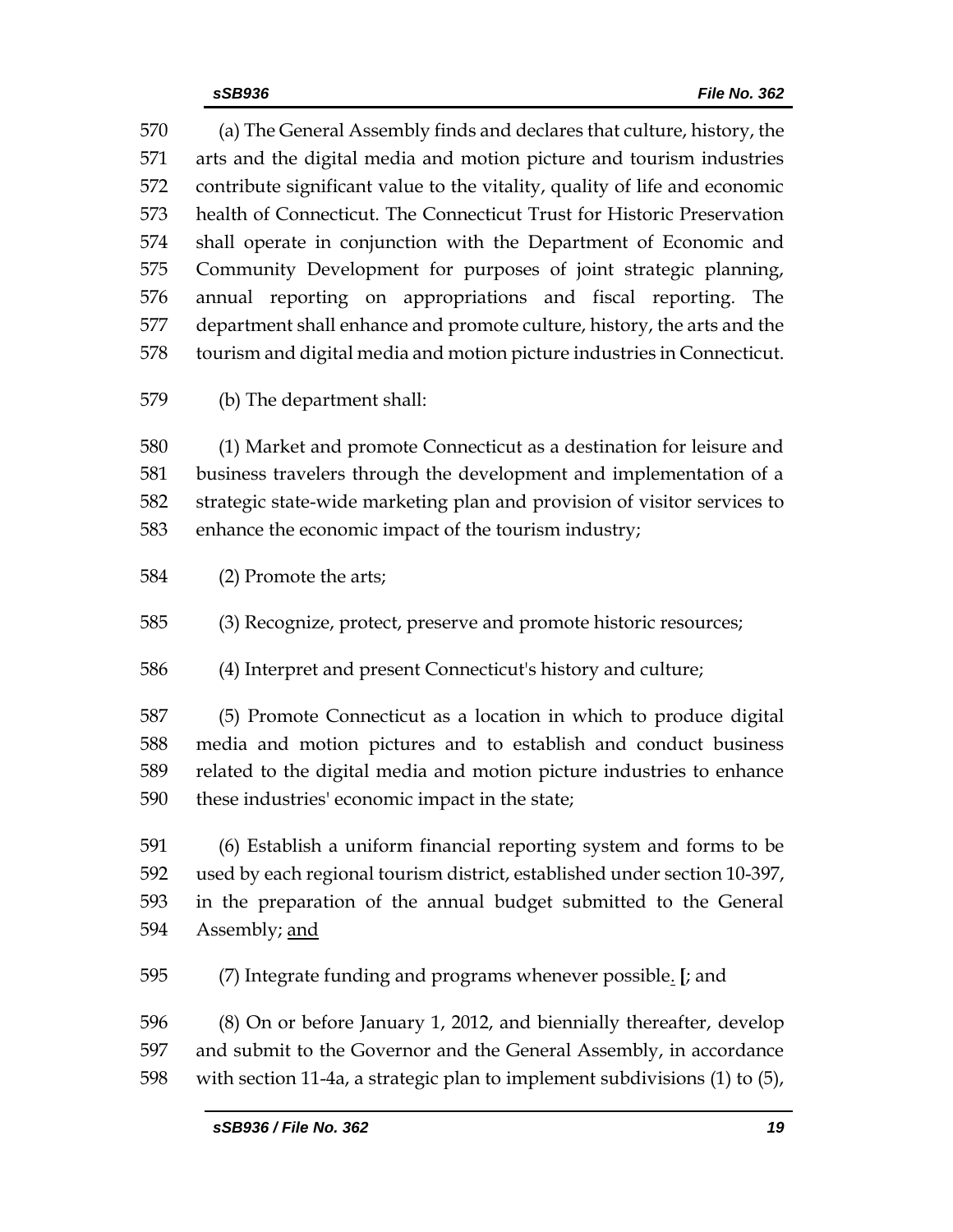inclusive, of this subsection.**]**

 Sec. 17. Section 10-397 of the general statutes is repealed and the following is substituted in lieu thereof (*Effective from passage*):

 (a) There are established three regional tourism districts, each of which shall promote and market districts as regional leisure and business traveler destinations to stimulate economic growth. The districts shall be as follows:

 (1) The eastern regional district, which shall consist of Ashford, Bozrah, Brooklyn, Canterbury, Chaplin, Colchester, Columbia, Coventry, East Lyme, Eastford, Franklin, Griswold, Groton, Hampton, Killingly, Lebanon, Ledyard, Lisbon, Lyme, Mansfield, Montville, New London, North Stonington, Norwich, Old Lyme, Plainfield, Pomfret, Preston, Putnam, Salem, Scotland, Sprague, Sterling, Stonington, Thompson, Union, Voluntown, Waterford, Willington, Windham and Woodstock;

 (2) The central regional district, which shall consist of Andover, Avon, Berlin, Bethany, Bloomfield, Bolton, Branford, Canton, Cheshire, Chester, Clinton, Cromwell, Deep River, Durham, East Granby, East Haddam, East Hampton, East Hartford, East Haven, East Windsor, Ellington, Enfield, Essex, Farmington, Glastonbury, Granby, Guilford, Haddam, Hamden, Hartford, Hebron, Killingworth, Madison, Manchester, Marlborough, Meriden, Middlefield, Middletown, Milford, New Britain, New Haven, Newington, North Branford, North Haven, Old Saybrook, Orange, Plainville, Portland, Rocky Hill, Simsbury, Somers, South Windsor, Southington, Stafford, Suffield, Tolland, Vernon, Wallingford, West Hartford, West Haven, Westbrook, Wethersfield, Windsor, Windsor Locks and Woodbridge; and

 (3) The western regional district, which shall consist of Ansonia, Barkhamsted, Beacon Falls, Bethel, Bethlehem, Bridgeport, Bridgewater, Bristol, Brookfield, Burlington, Canaan, Colebrook, Cornwall, Danbury, Darien, Derby, Easton, Fairfield, Goshen, Greenwich, Hartland, Harwinton, Kent, Litchfield, Middlebury, Monroe, Morris, Naugatuck,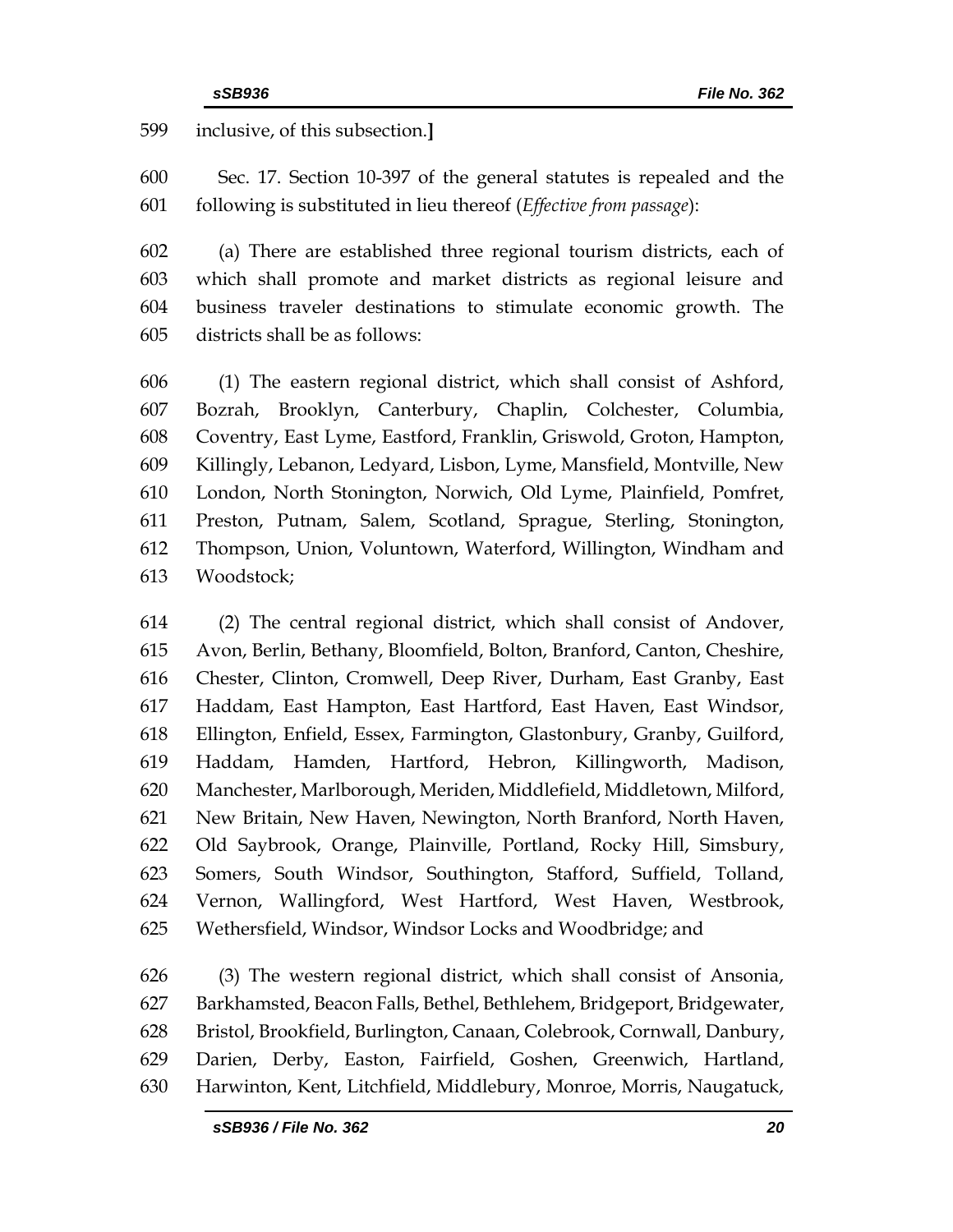New Fairfield, New Hartford, New Milford, New Canaan, Newtown, Norfolk, North Canaan, Norwalk, Oxford, Plymouth, Prospect, Redding, Ridgefield, Roxbury, Salisbury, Seymour, Sharon, Shelton, Sherman, Southbury, Stamford, Stratford, Thomaston, Torrington, Trumbull, Warren, Washington, Waterbury, Watertown, Weston, Westport, Wilton, Winchester, Wolcott and Woodbury.

 (b) Each regional tourism district shall be overseen by a board of directors consisting of one representative from each municipality within the district, appointed by the legislative body of the municipality and, where the legislative body is a town meeting, by the board of selectmen. Any such member of a board of directors shall serve for a term of three years. In addition, the board of directors may appoint up to twenty-one persons representing tourism interests within the district to serve on the board. No board member shall be deemed a state employee for serving on said board. All appointments to the board of directors shall be reported to the Commissioner of Economic and Community Development.

 (c) The provisions of the Freedom of Information Act, as defined in section 1-200, shall apply to each regional tourism district.

 (d) Each tourism district shall adopt a charter and bylaws governing its operation.

 (e) Each regional tourism district shall (1) comply with uniform standards for accounting and reporting expenditures that are established by the Department of Economic and Community Development in accordance with section 10-392, as amended by this act, and are based on industry accounting standards developed by the International Association of Convention and Visitor Bureaus or other national organizations related to tourism, and (2) on or before January first of each year, submit to the department, the Office of Policy and Management and the Office of Fiscal Analysis an independent audit in accordance with the provisions of sections 4-230 to 4-236, inclusive.

(f) Each regional tourism district shall solicit and may accept private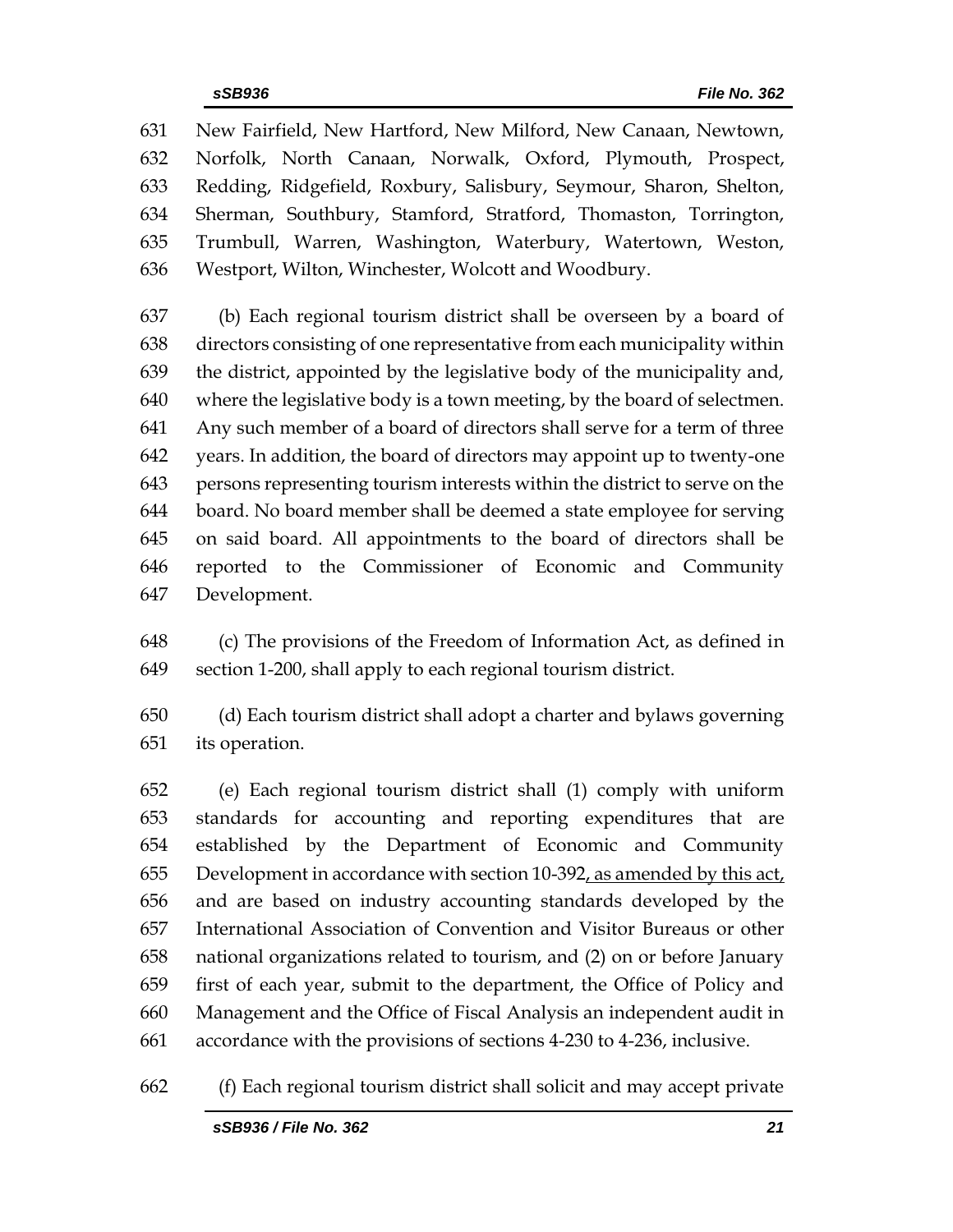funds for the promotion of tourism within its towns and cities and shall coordinate its activities with any private nonprofit tourist association within the district and within this state, that promotes tourism industry businesses in this state, in order to foster cooperation in the promotion of such businesses. Any funds received by a regional tourism district may be deposited in the account established in section 10-395 or in an account established by such tourism district to receive such funds.

 **[**(g) The central regional district office shall be located within the department.**]**

 **[**(h)**]** (g) The commissioner shall, within available appropriations, distribute tourism funding evenly among the three tourism districts. At the end of each fiscal year, commencing with the fiscal year ending June 30, 2021, each regional tourism district shall return any unexpended 676 funds to the Department of Economic and Community Development. The commissioner shall use such funds to support state-wide marketing.

 **[**(i)**]** (h) Each regional tourism district may establish and administer a matching grant program for any tourism industry business, tourism destination, or not-for-profit arts and culture organization that has received private funds for the marketing of such business, destination, organization or regional tourism district. Such grants shall be used for the marketing of such business, destination, organization or regional tourism district.

 Sec. 18. Subsection (a) of section 10-408b of the general statutes is repealed and the following is substituted in lieu thereof (*Effective October 1, 2021*):

 (a) In accordance with subdivision (4) of section 10-400, the Connecticut Arts Council is authorized to establish and manage a nonprofit foundation, the Connecticut Arts Council Foundation. **[**and shall serve as the board of directors of such foundation.**]** The board of directors of said foundation shall consist of sixteen members as follows: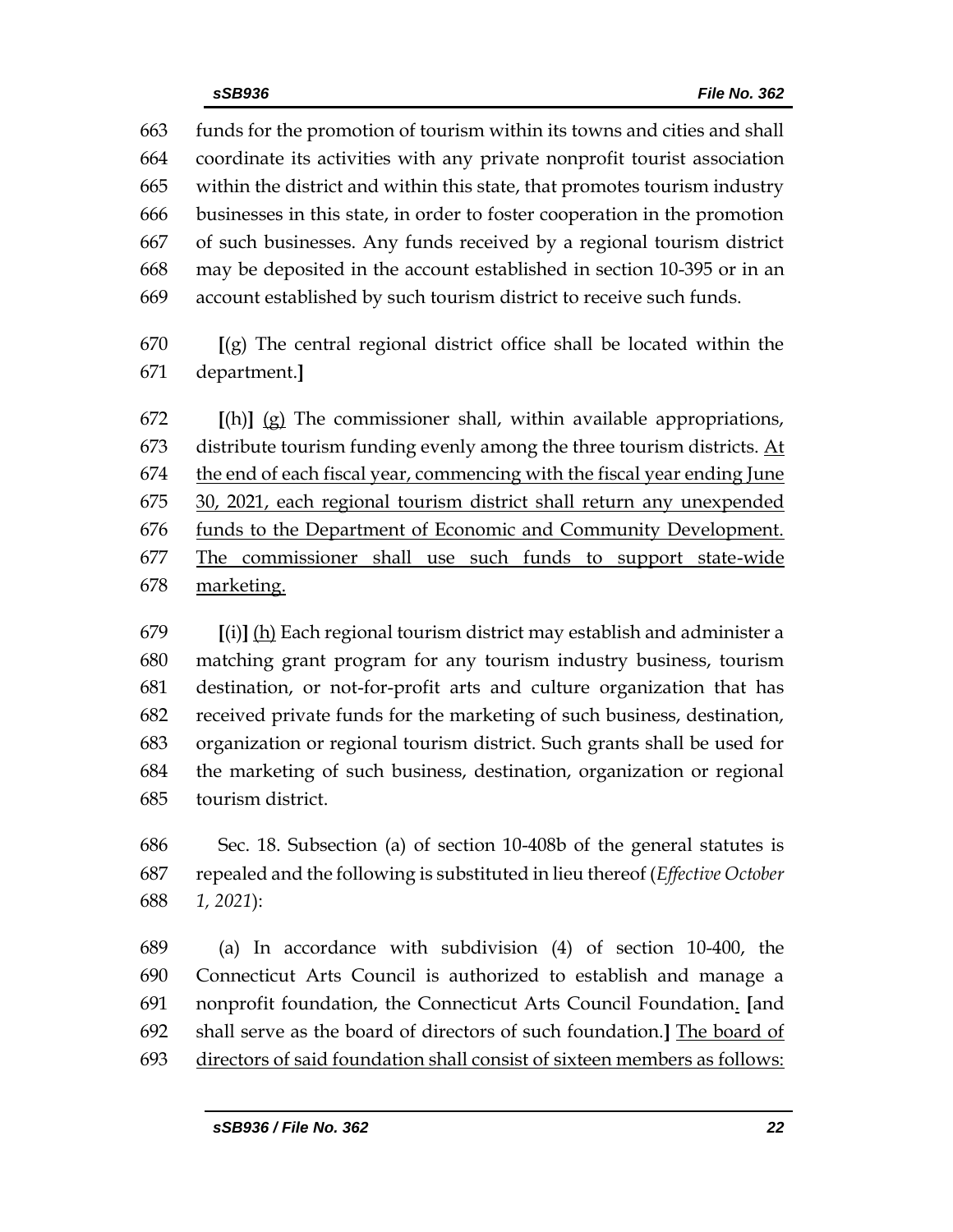|            | File No. 362<br>sSB936                                                                                                           |
|------------|----------------------------------------------------------------------------------------------------------------------------------|
| 694        | (1) Five appointed by the Governor for a term of four years, one of                                                              |
| 695        | whom shall be the head of a state-wide arts organization;                                                                        |
| 696        | (2) One appointed by the speaker of the House of Representatives for                                                             |
| 697        | a term of three years;                                                                                                           |
| 698        | (3) One appointed by the president pro tempore of the Senate for a                                                               |
| 699        | term of three years;                                                                                                             |
| 700        | (4) One appointed by the majority leader of the House of                                                                         |
| 701        | Representatives for a term of three years;                                                                                       |
| 702        | (5) One appointed by the majority leader of the Senate for a term of                                                             |
| 703        | three years;                                                                                                                     |
| 704        | (6) One appointed by the minority leader of the House of                                                                         |
| 705        | Representatives for a term of three years;                                                                                       |
| 706        | (7) One appointed by the minority leader of the Senate for a term of                                                             |
| 707        | three years;                                                                                                                     |
| 708        | (8) The Commissioner of Economic and Community Development,                                                                      |
| 709        | who shall be an ex-officio, voting member,                                                                                       |
| 710        | (9) Three appointed by the Commissioner of Economic and                                                                          |
| 711        | Community Development for a term of three years; and                                                                             |
| 712        | (10) An employee of the Department of Economic and Community                                                                     |
| 713        | Development responsible for arts and culture, who shall be designated                                                            |
| 714<br>715 | by the Commissioner of Economic and Community Development and<br>be an ex-officio, nonvoting member.                             |
|            |                                                                                                                                  |
| 716        | Sec. 19. Subsection (b) of section 10-409 of the general statutes is                                                             |
| 717<br>718 | repealed and the following is substituted in lieu thereof ( <i>Effective from</i><br>passage):                                   |
|            |                                                                                                                                  |
| 719<br>720 | (b) Notwithstanding the provisions of this section or section 1-210,<br>the Department of Economic and Community Development may |
| 721        | withhold from disclosure to the public information relating to the                                                               |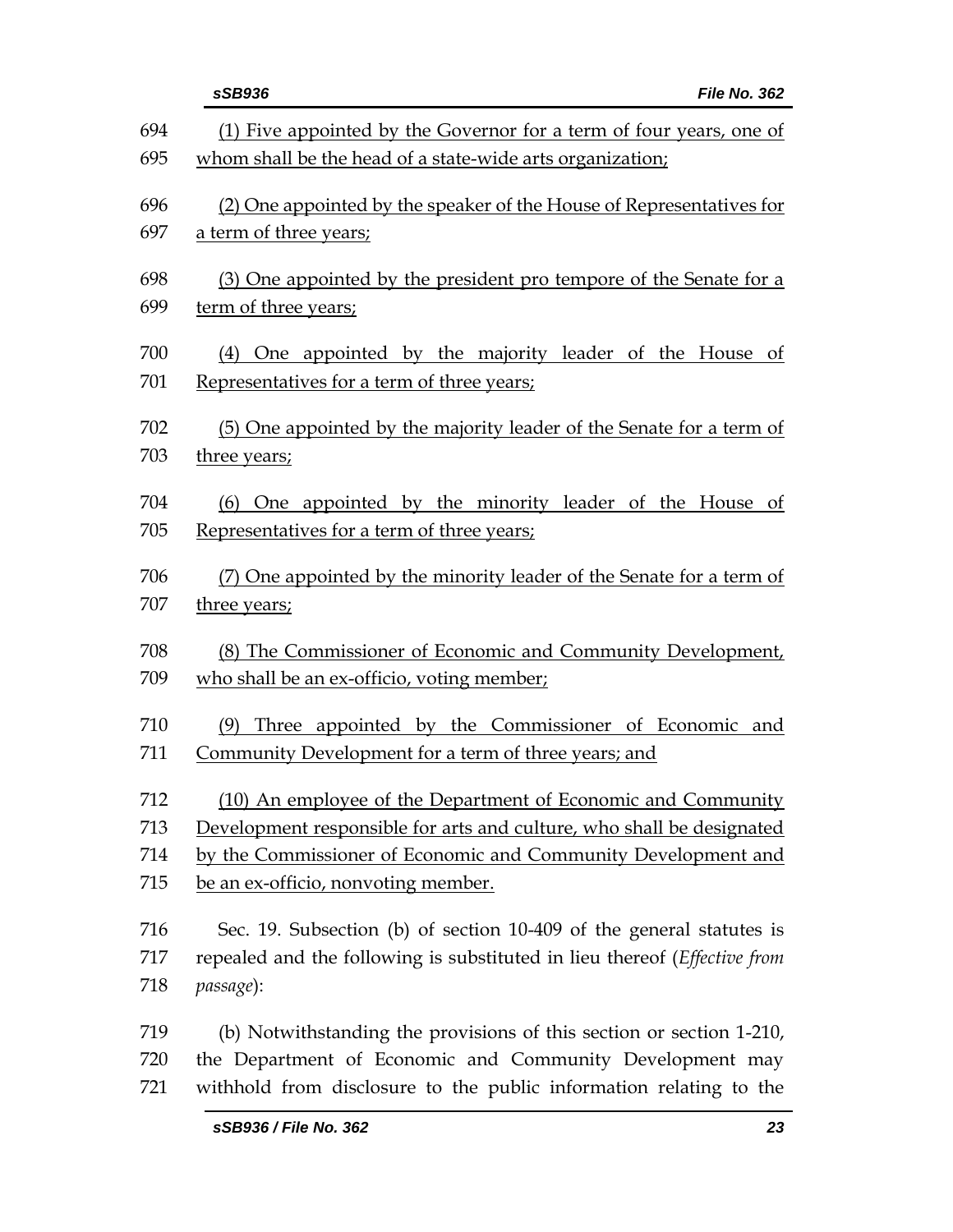location of archaeological sites under consideration for listing by the department or those listed on the National Register of Historic Places or the state register of historic places whenever the department determines that disclosure of specific information would create a risk of destruction or harm to such sites. **[**The provisions of this subsection shall not apply to any such site unless the person who reported or discovered such site has submitted a written statement to the department requesting that no disclosure be made. Upon receipt of such statement, the department may withhold such information from disclosure until the July first next succeeding such receipt. Such person may request that a period of nondisclosure be extended by submitting such statements prior to July first of any year.**]**

 Sec. 20. Section 32-5a of the general statutes is repealed and the following is substituted in lieu thereof (*Effective from passage*):

 The Commissioner of Economic and Community Development and the board of directors of Connecticut Innovations, Incorporated shall require, as a condition of any financial assistance provided on and after June 23, 1993, under any program administered by the Department of Economic and Community Development or such corporation to any business organization, except for a business organization that receives any such financial assistance in an amount not more than fifty thousand dollars and is an eligible small business, as defined in section 31-3pp, or under any assistance program that is funded entirely by the federal government, in which case the commissioner may require, that such business organization: (1) Shall not relocate outside of the state for ten years after receiving such assistance or during the term of a loan or loan guarantee, whichever is longer, unless the full amount of the assistance is repaid to the state and a penalty equal to five per cent of the total assistance received is paid to the state, except that this subdivision shall not be applicable to financial assistance by the corporation in the form of an equity investment or other financial assistance, including a convertible or seed loan, with predominantly equity characteristics, and (2) shall, if the business organization relocates within the state during such period, offer employment at the new location to its employees from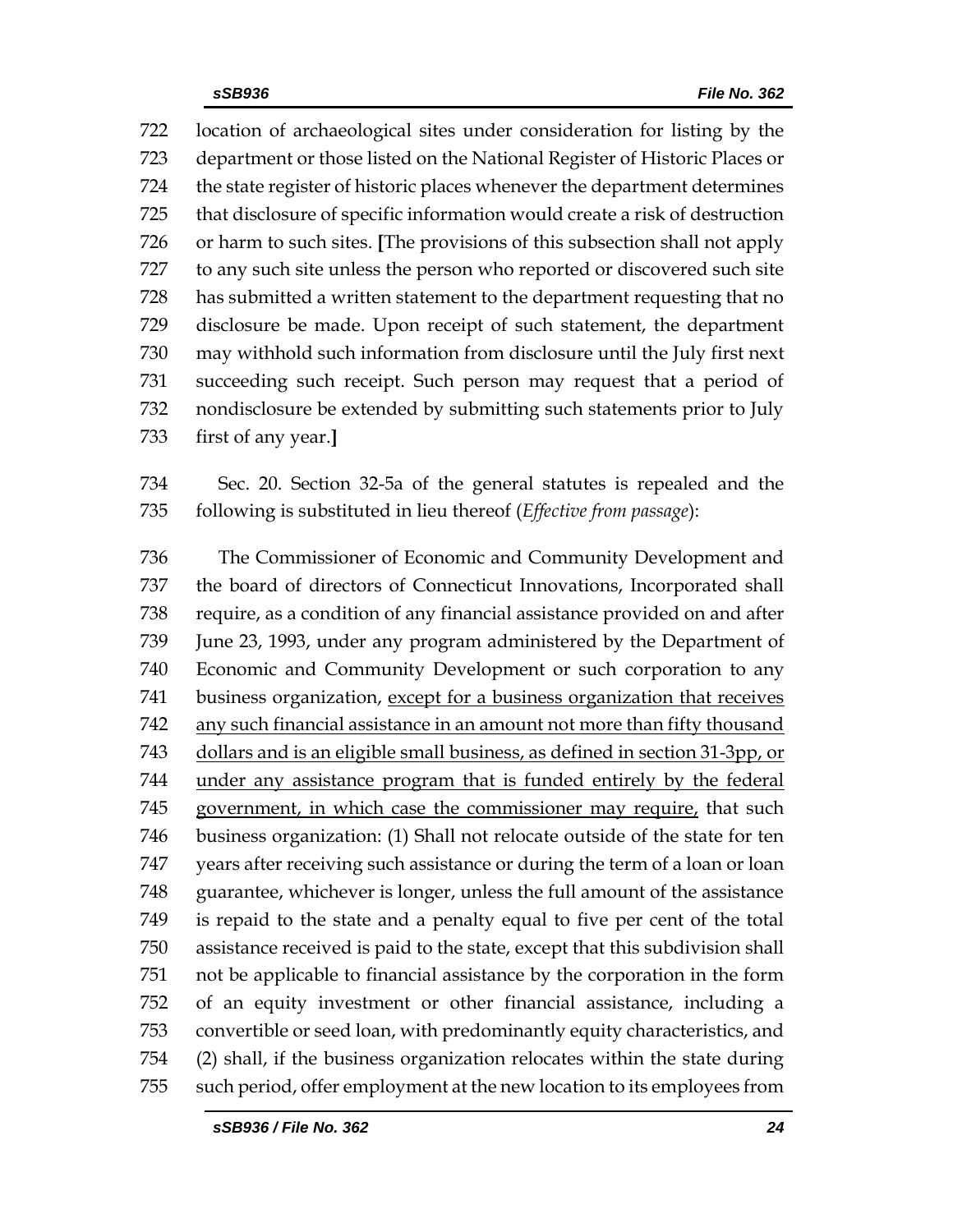the original location if such employment is available. For the purposes of subdivision (1) of this section, the value of a guarantee shall be equal to the amount of the state's liability under the guarantee. As used in this section, "relocate" means the physical transfer of a substantial portion, as determined by the Commissioner of Economic and Community Development, of the operations of a business or any division of a business that independently receives any financial assistance from the state from the location such business or division occupied at the time it accepted the financial assistance to another location. Notwithstanding the provisions of this section, the Commissioner of Economic and Community Development shall adopt regulations in accordance with chapter 54 to establish the terms and conditions of repayment, including specifying the conditions under which repayment may be deferred, following a determination by the commissioner of a legitimate hardship.

 Sec. 21. Subdivision (2) of section 32-600 of the general statutes is repealed and the following is substituted in lieu thereof (*Effective from passage*):

 (2) "Capital city project" means any or all of the following: (A) A convention center project as defined in subdivision (3) of this section; (B) a downtown higher education center; (C) the civic center and coliseum complex; (D) the development of the infrastructure and improvements to the riverfront; (E) (i) the creation of up to three thousand downtown housing units through rehabilitation and new construction, and (ii) the demolition or redevelopment of vacant buildings; (F) the addition to downtown parking capacity; (G) development and redevelopment; and (H) the promotion of and attraction to in-state professional and amateur sports and sporting events. **[**in consultation with the Sports Advisory Board established under section 10-425.**]** All capital city projects shall be located or constructed and operated in the capital city economic development district, as defined in subdivision (7) of this section, provided any project undertaken pursuant to subparagraph (G) of this subdivision may be located anywhere in the town and city of Hartford, any project undertaken pursuant to subparagraph (D) or (E) (ii) of this subdivision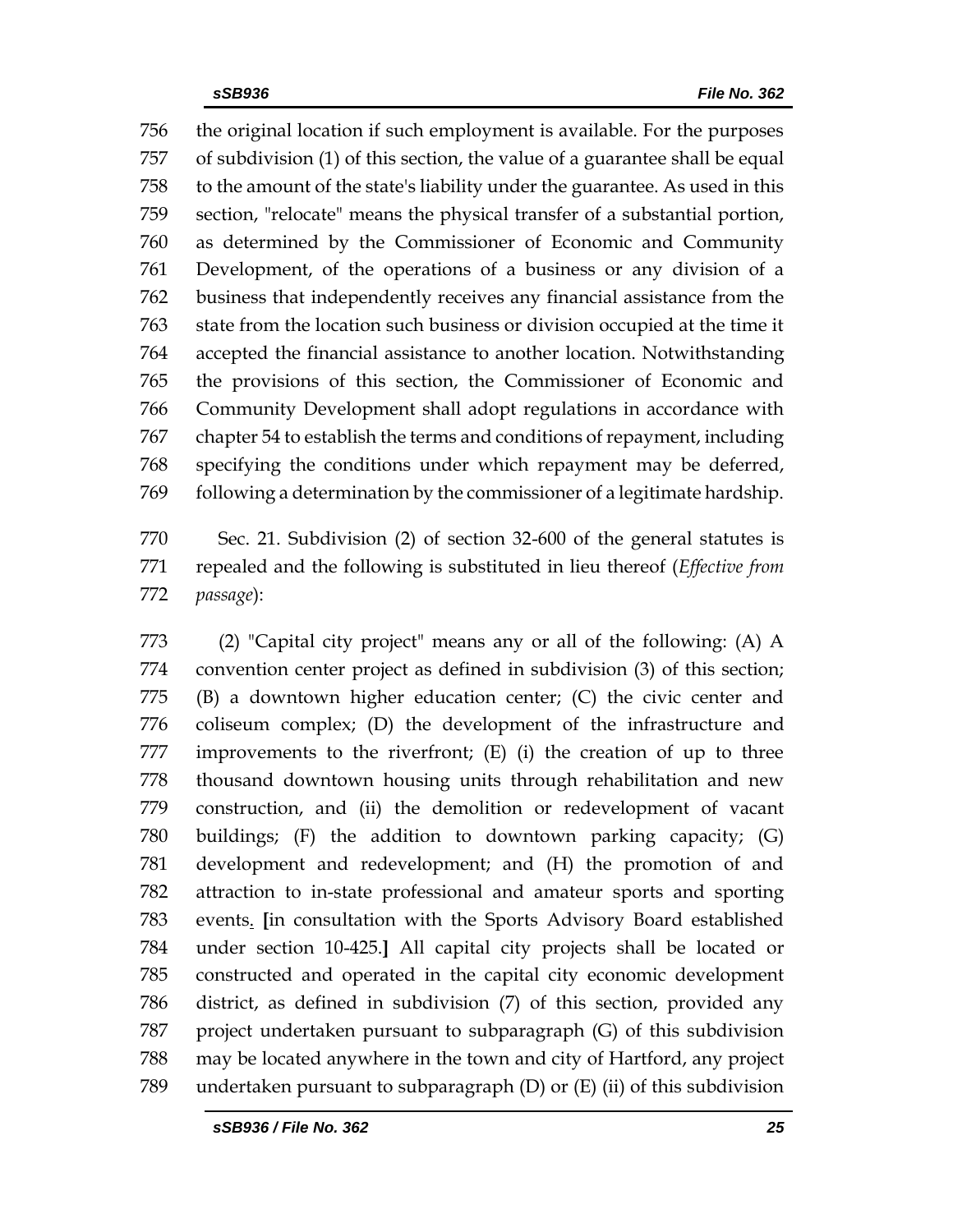may be located anywhere in the town and city of Hartford or town of East Hartford, and any project undertaken pursuant to subparagraph (H) of this subdivision may be located anywhere in the state. Sec. 22. Section 23-100 of the general statutes is repealed and the following is substituted in lieu thereof (*Effective from passage*): As used in sections 23-101, 23-102, as amended by this act, **[**32-6a,**]** 32- 9qq, 32-327 and 32-228, "greenway" means a corridor of open space that (1) may protect natural resources, preserve scenic landscapes and historical resources or offer opportunities for recreation or nonmotorized transportation, (2) may connect existing protected areas and provide access to the outdoors, (3) may be located along a defining natural feature, such as a waterway, along a man-made corridor, including an unused right-of-way, traditional trail routes or historic barge canals or (4) may be a greenspace along a highway or around a village.

 Sec. 23. Subsection (b) of section 23-102 of the general statutes is repealed and the following is substituted in lieu thereof (*Effective from passage*):

 (b) The duties of the council shall be: (1) To advise and assist in the coordination of state agencies, municipalities, regional planning organizations, as defined in section 4-124i, and private citizens in voluntarily planning and implementing a system of greenways; (2) to operate a greenways help center to advise state agencies, municipalities, regional planning organizations, as defined in section 4-124i, and private citizens in the technical aspects of planning, designing and implementing greenways, including advice on securing state, federal and nongovernmental grants; (3) to establish criteria for designation of greenways; (4) to maintain an inventory of greenways in the state which shall include the location of greenways transportation projects which have received grants under sections 23-101, **[**32-6a,**]** 32-9qq and 32-328; (5) to advise the Commissioner of Economic and Community Development on the distribution of grants for greenways transportation projects pursuant to sections **[**32-6a,**]** 32-9qq and 32-328; and (6) to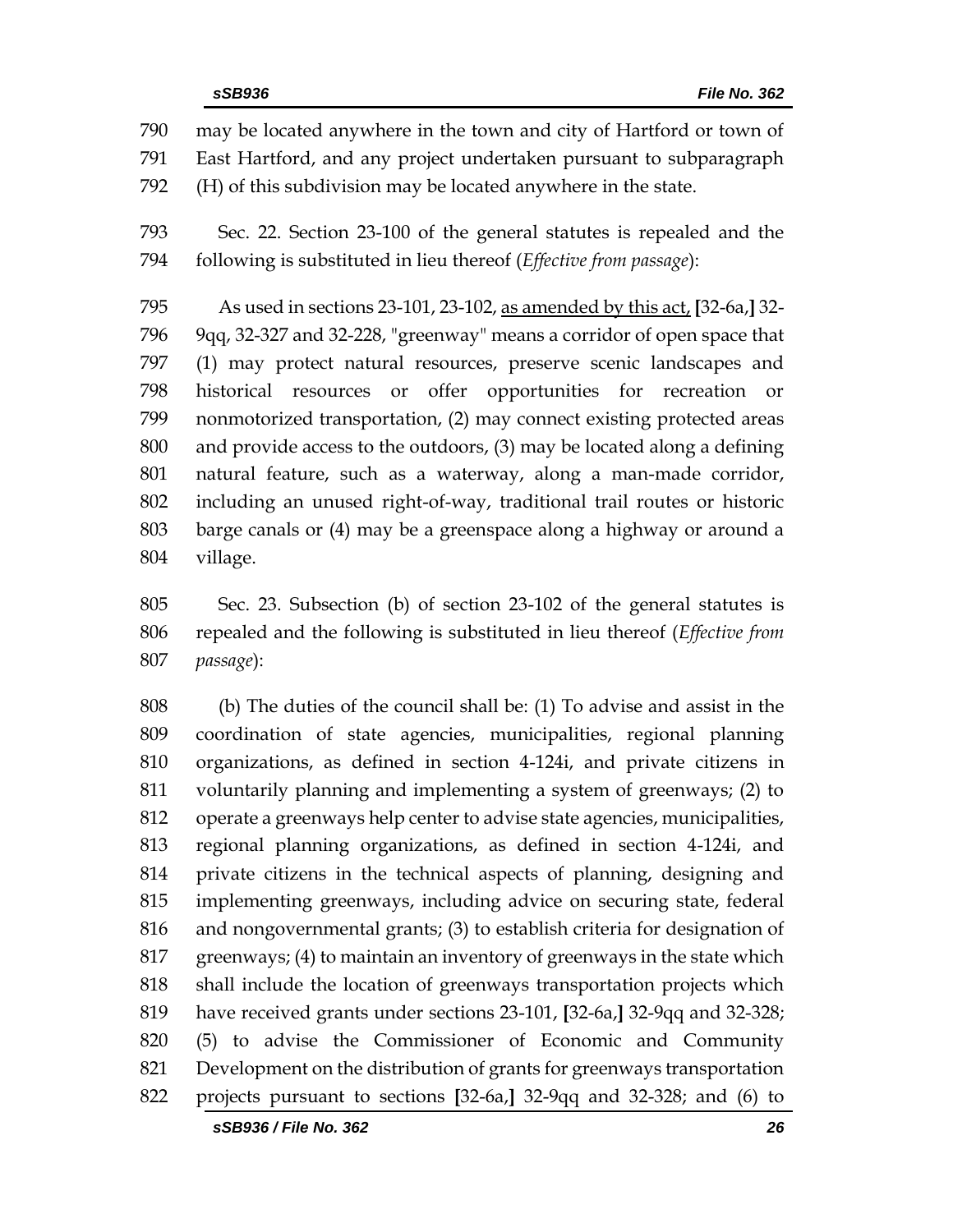advise the Commissioner of Energy and Environmental Protection on the distribution of grants pursuant to section 23-101.

 Sec. 24. Subsection (b) of section 32-1s of the general statutes is repealed and the following is substituted in lieu thereof (*Effective from passage*):

 (b) Any order or regulation of the Connecticut Commission on Culture and Tourism, which is in force on July 1, 2011, shall continue in force and effect as an order or regulation of the Department of Economic and Community Development until amended, repealed or superseded pursuant to law. Where any order or regulation of said commission or said department conflicts, the Commissioner of Economic and Community Development may implement policies and procedures 835 consistent with the provisions of this section and sections 3-110f, as amended by this act, 3-110h, 3-110i, 4-9a, as amended by this act, 4-66aa, 4-89, 4b-53, 4b-60, as amended by this act, 4b-64, 4b-66a, as amended by this act, 5-198, 7-147a, 7-147b, 7-147c, 7-147j, 7-147p, 7-147q, 7-147y, 8- 37*lll*, 10-382, 10-384, 10-385, 10-386, 10-387, 10-388, 10-389, 10-391, 10- 392, as amended by this act, **[**10-393,**]** 10-394, 10-395, 10-396, 10-397, as amended by this act, 10-397a, 10-399, 10-400, 10-401, 10-402, 10-403, 10- 404, 10-405, 10-406, 10-408, 10-409, as amended by this act, 10-410, 10- 411, 10-412, 10-413, 10-414, 10-415, 10-416, 10-416a, 10-416b, **[**10-425,**]** 10a-111a, as amended by this act, 10a-112, 10a-112b, 10a-112g, 11-6a, as amended by this act, 12-376d, as amended by this act, 13a-252, 19a-315b, 19a-315c, 22a-1d, 22a-19b, 22a-27s, as amended by this act, 29-259, **[**32- 6a,**]** 32-11a and 32-35 while in the process of adopting the policy or procedure in regulation form, provided notice of intention to adopt regulations is printed in the Connecticut Law Journal not later than twenty days after implementation. The policy or procedure shall be valid until the time final regulations are effective.

 Sec. 25. Subsection (c) of section 2-90c of the general statutes is repealed and the following is substituted in lieu thereof (*Effective from passage*):

*sSB936 / File No. 362 27* (c) As part of each audit the Auditors of Public Accounts perform of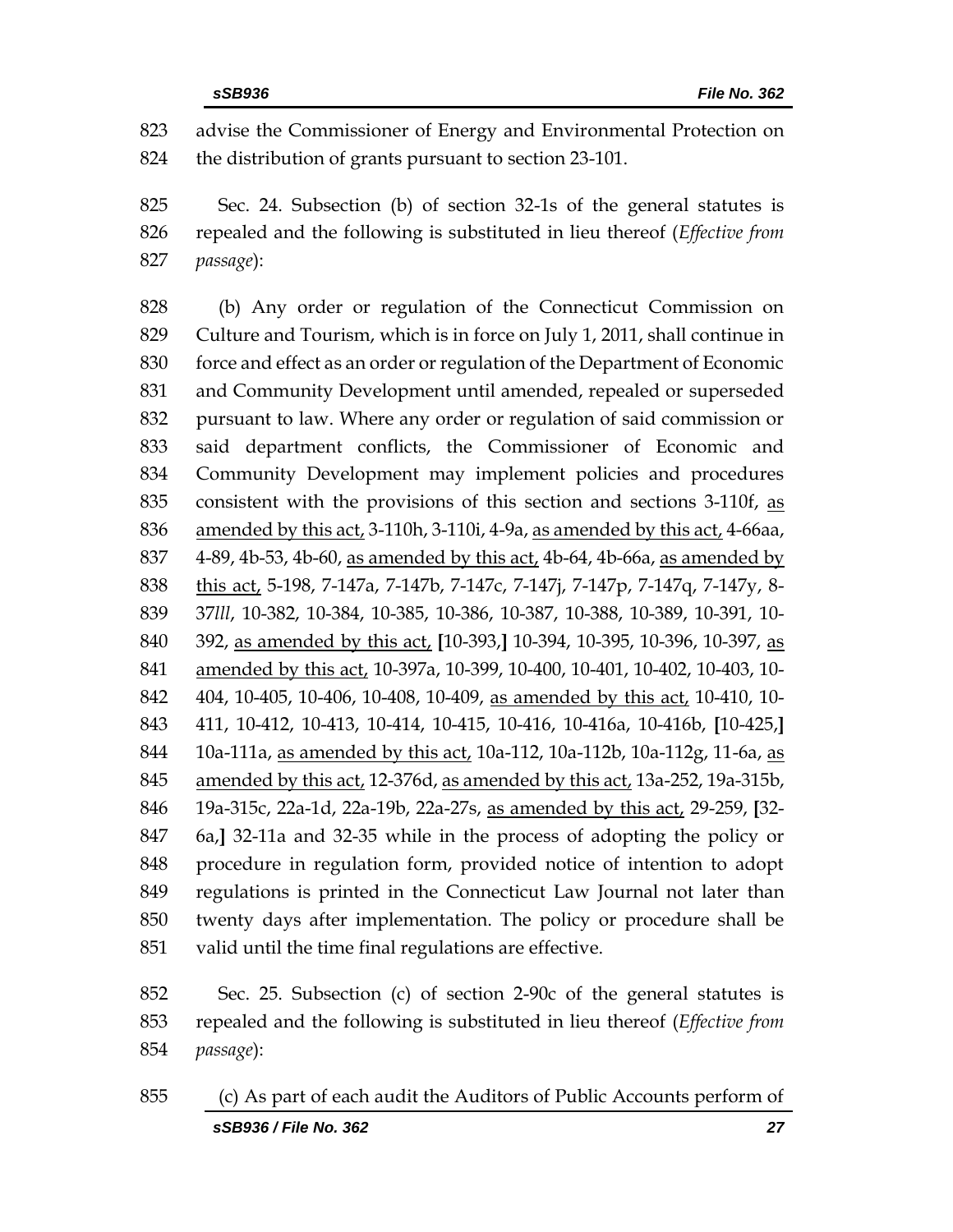| 856 |                                                                                |              | the Department of Economic and Community Development, said                |  |  |
|-----|--------------------------------------------------------------------------------|--------------|---------------------------------------------------------------------------|--|--|
| 857 | auditors shall evaluate the annual reports submitted by the                    |              |                                                                           |  |  |
| 858 | Commissioner of Economic and Community Development since the last              |              |                                                                           |  |  |
| 859 | audit performed of the department by said auditors and the analyses            |              |                                                                           |  |  |
| 860 |                                                                                |              |                                                                           |  |  |
| 861 | required under [subdivisions $(2)$ and $(4)$ ] subdivision $(2)$ of subsection |              |                                                                           |  |  |
|     | (a) of section 32-1m, as amended by this act, and included in such annual      |              |                                                                           |  |  |
| 862 | reports. Such evaluation shall include, but need not be limited to:            |              |                                                                           |  |  |
| 863 | (1) A determination of whether evidence is available to support the            |              |                                                                           |  |  |
| 864 | accuracy of the data presented in such annual reports;                         |              |                                                                           |  |  |
|     |                                                                                |              |                                                                           |  |  |
| 865 | (2) An evaluation of management practices and operations with                  |              |                                                                           |  |  |
| 866 |                                                                                |              | respect to the ease or difficulty for taxpayers to comply with the        |  |  |
| 867 | requirements of the incentive programs;                                        |              |                                                                           |  |  |
|     |                                                                                |              |                                                                           |  |  |
| 868 |                                                                                |              | (3) Recommendations for improving the administrative efficiency or        |  |  |
| 869 | effectiveness of the incentive programs; and                                   |              |                                                                           |  |  |
|     |                                                                                |              |                                                                           |  |  |
| 870 | (4) An evaluation of whether such annual reports satisfy the                   |              |                                                                           |  |  |
| 871 | reporting requirements under subsection (a) of section 32-1m, as               |              |                                                                           |  |  |
| 872 | amended by this act.                                                           |              |                                                                           |  |  |
|     |                                                                                |              |                                                                           |  |  |
| 873 |                                                                                |              | Sec. 26. Sections 10-393, 10-425, 32-1t, 32-6a, 32-9xx, 32-245 and 32-246 |  |  |
| 874 |                                                                                |              | of the general statutes are repealed. (Effective from passage)            |  |  |
|     |                                                                                |              |                                                                           |  |  |
|     |                                                                                |              | This act shall take effect as follows and shall amend the following       |  |  |
|     | sections:                                                                      |              |                                                                           |  |  |
|     | Section 1                                                                      | from passage | $10 - 321q$                                                               |  |  |
|     | Sec. 2                                                                         | from passage | $22a-19a$                                                                 |  |  |
|     | Sec. 3                                                                         | from passage | 12-263m                                                                   |  |  |
|     | Sec. 4                                                                         | from passage | 3-110f                                                                    |  |  |
|     | Sec. 5                                                                         | from passage | $4-9a(c)$                                                                 |  |  |
|     | Sec. 6                                                                         | from passage | $4b - 60(a)$                                                              |  |  |
|     | Sec. 7                                                                         | from passage | $4b-66a(a)$                                                               |  |  |
|     | Sec. 8                                                                         | from passage | $10a-111a(b)$                                                             |  |  |
|     | Sec. 9                                                                         | from passage | $11-6a(b)$                                                                |  |  |
|     | Sec. 10                                                                        | from passage | $12-376d(b)$                                                              |  |  |

Sec. 11 *from passage* 22a-27s(a)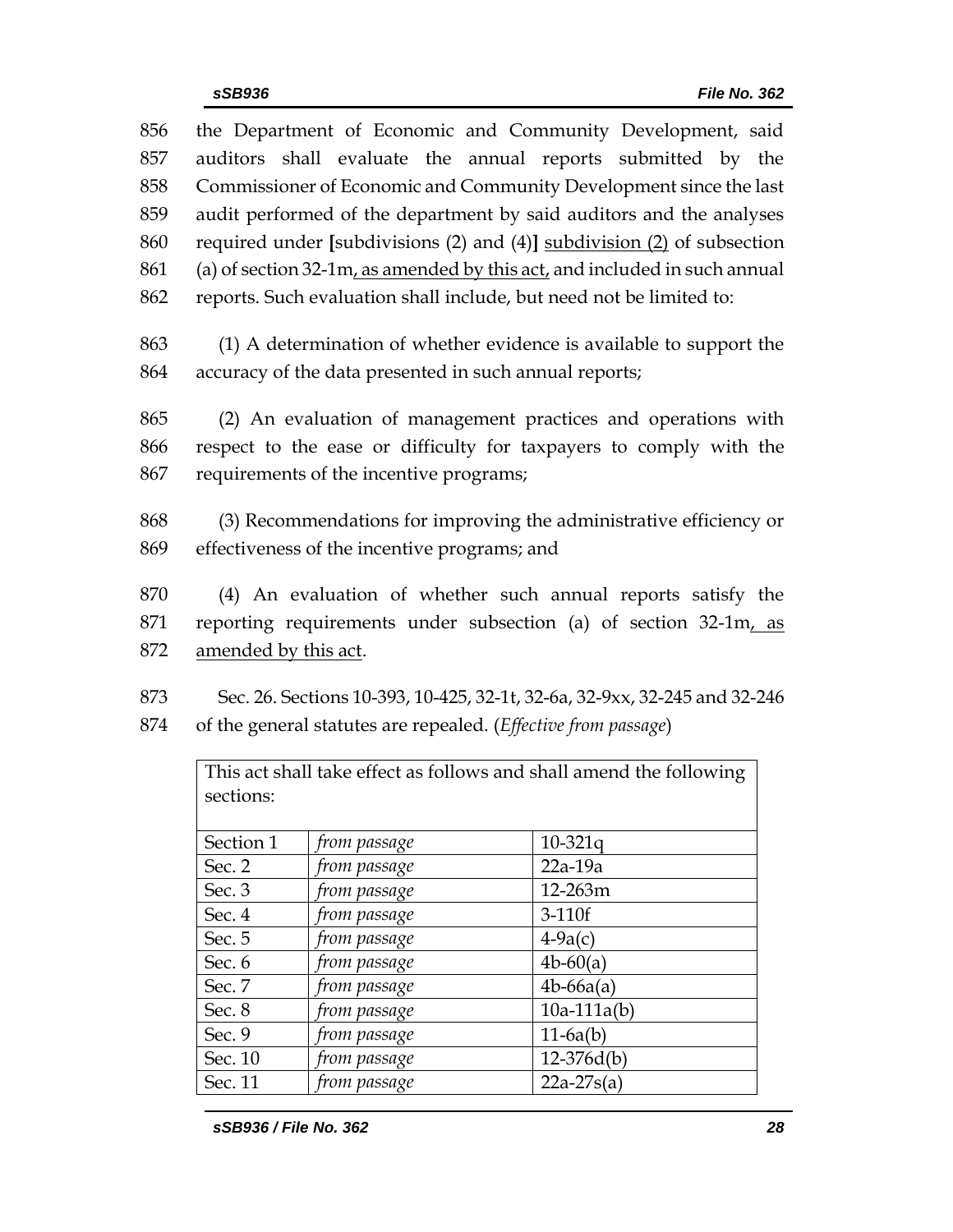| Sec. 12 | from passage    | $32-10(a)$          |
|---------|-----------------|---------------------|
| Sec. 13 | from passage    | $32-6t$             |
| Sec. 14 | from passage    | $32-1m$             |
| Sec. 15 | from passage    | 31-362b             |
| Sec. 16 | from passage    | 10-392(a) and $(b)$ |
| Sec. 17 | from passage    | 10-397              |
| Sec. 18 | October 1, 2021 | $10-408b(a)$        |
| Sec. 19 | from passage    | $10-409(b)$         |
| Sec. 20 | from passage    | $32-5a$             |
| Sec. 21 | from passage    | $32 - 600(2)$       |
| Sec. 22 | from passage    | 23-100              |
| Sec. 23 | from passage    | $23-102(b)$         |
| Sec. 24 | from passage    | $32-1s(b)$          |
| Sec. 25 | from passage    | $2-90c(c)$          |
| Sec. 26 | from passage    | Repealer section    |

# *CE Joint Favorable Subst.*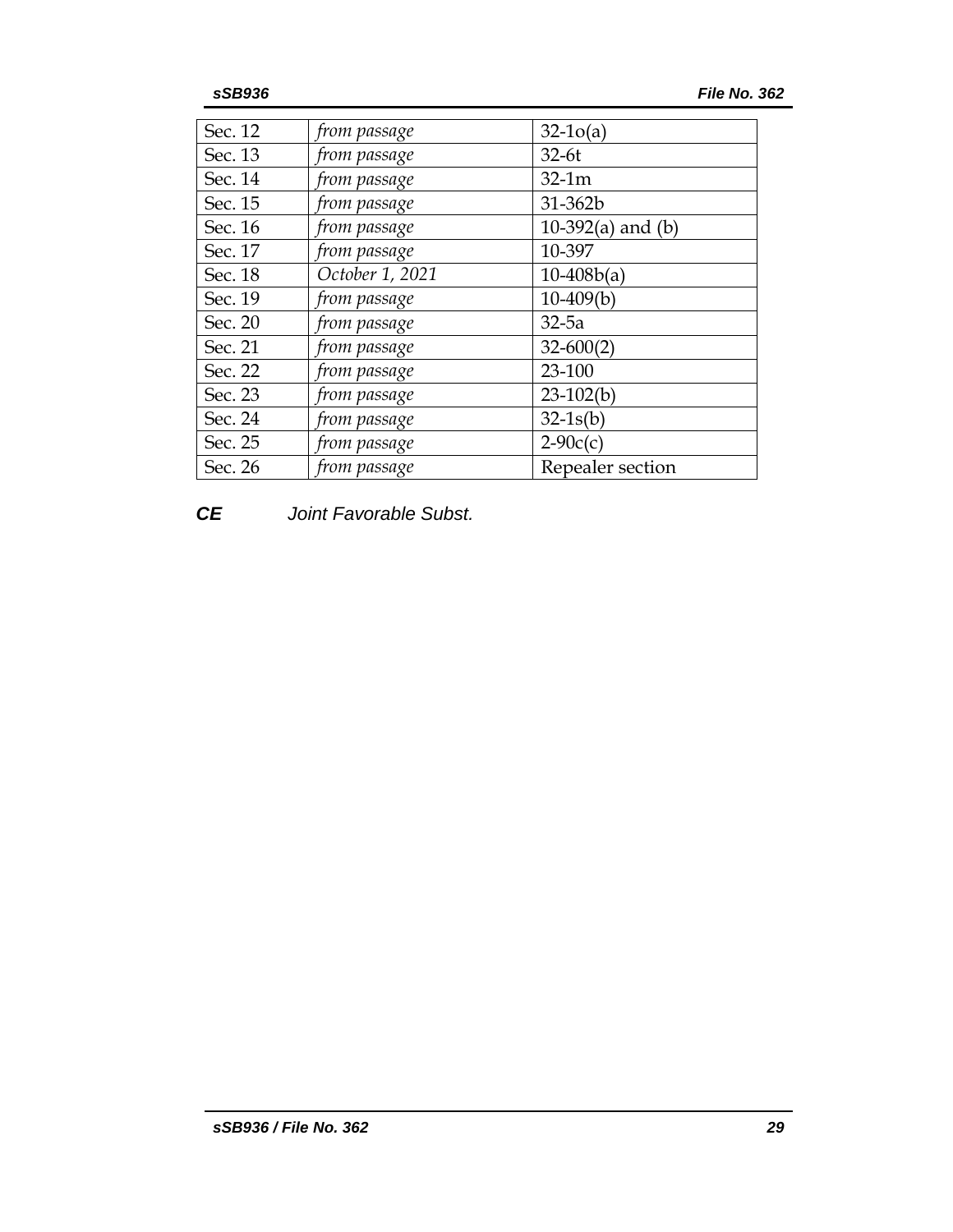*The following Fiscal Impact Statement and Bill Analysis are prepared for the benefit of the members of the General Assembly, solely for purposes of information, summarization and explanation and do not represent the intent of the General Assembly or either chamber thereof for any purpose. In general, fiscal impacts are based upon a variety of informational sources, including the analyst's professional knowledge. Whenever applicable, agency data is consulted as part of the analysis, however final products do not necessarily reflect an assessment from any specific department.*

# *OFA Fiscal Note*

*State Impact:* None

*Municipal Impact:* None

#### *Explanation*

The bill makes various technical and minor changes that are not anticipated to have a fiscal impact.

## *The Out Years*

*State Impact:* None

*Municipal Impact:* None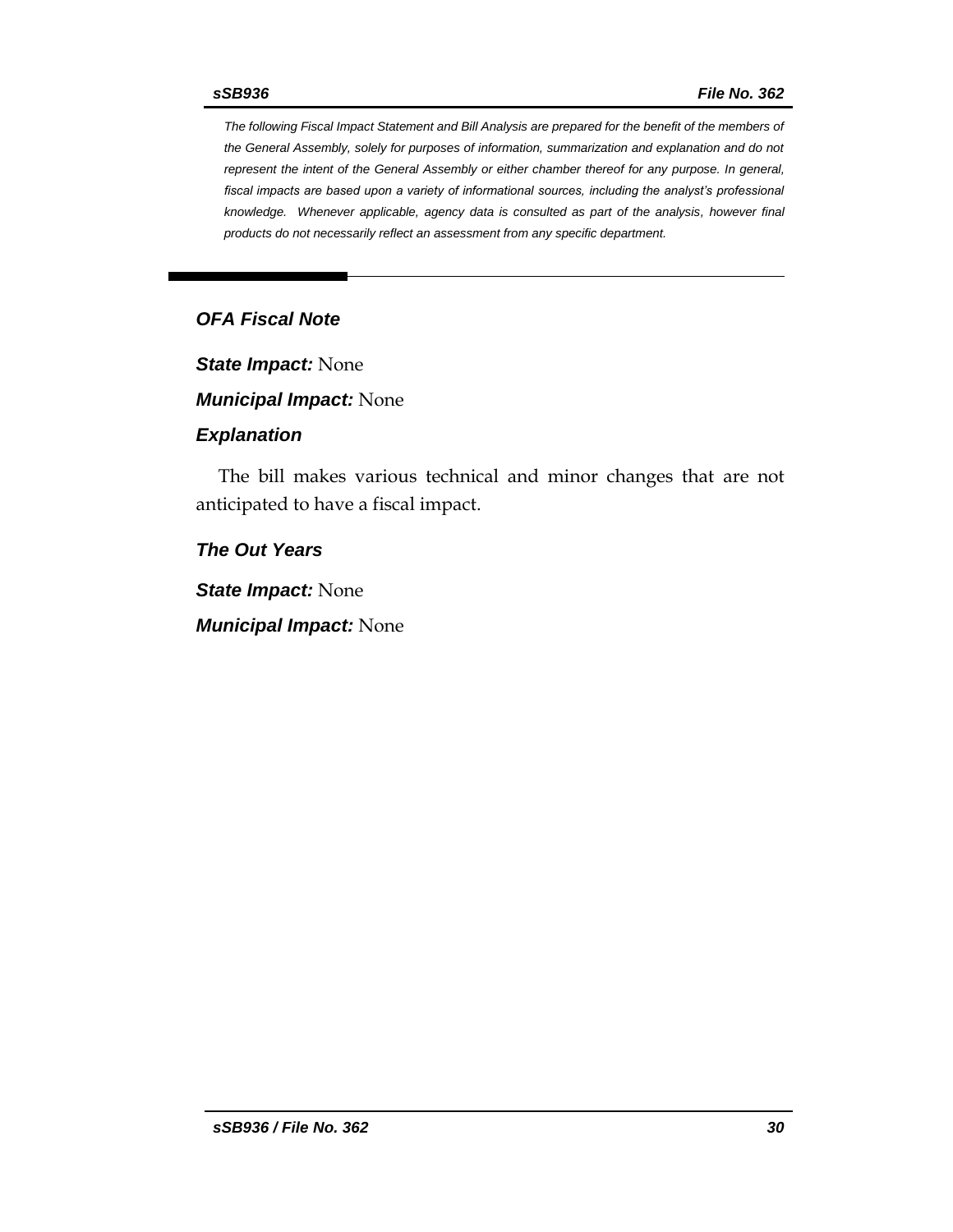# <span id="page-30-0"></span>**OLR Bill Analysis**

### **sSB 936**

# *AN ACT CONCERNING REVISIONS TO CERTAIN ECONOMIC AND COMMUNITY DEVELOPMENT-RELATED STATUTES.*

## TABLE OF CONTENTS:

#### §§ 1 & 2 — [STATE HISTORIC PRESERVATION REVIEW BOARD](#page-30-0)

*[\(1\) Increases board members' term lengths, \(2\) shortens the required notice the board must](#page-31-0)  [provide to municipalities about National Register of Historic Places nominations, and \(3\)](#page-31-0)  [makes technical changes and corrections](#page-31-0)*

#### § 3 — [DRY CLEANING ESTABLISHMENT REMEDIATION FUND](#page-31-1)

*[Makes several changes affecting the fund's eligible applicants, application requirements, and](#page-31-2)  [eligible uses](#page-31-2)*

#### §§ 4-13, 21-24 & 26 — [ELIMINATED BOARDS AND COMMISSIONS](#page-33-0)

*[Eliminates several boards and commissions and makes conforming changes](#page-33-1)*

#### §§ 14 & 25 — [DECD ANNUAL REPORT](#page-33-2)

*[\(1\) Eliminates a requirement that DECD's annual report analyze business assistance programs](#page-34-0)  [not administered by the department and \(2\) changes the report's legislative hearing date](#page-34-0)*

#### §§ 15-16 & 26 — [ELIMINATED DECD REPORTING REQUIREMENTS](#page-34-1) *[Eliminates various DECD reporting requirements](#page-34-2)*

#### § 17 — [UNEXPENDED REGIONAL TOURISM DISTRICT FUNDS](#page-35-0)

*[Requires regional tourism districts to return unexpended state funds to DECD at the end of](#page-35-1)  [each fiscal year](#page-35-1)*

#### § 18 — [CONNECTICUT ARTS COUNCIL FOUNDATION](#page-35-2)

*[Reconstitutes the foundation's board of directors by \(1\) eliminating the requirement that the](#page-35-3)  [council's board of directors serve as the foundation's board of directors and \(2\) establishing a](#page-35-3)  [new 16-member board for the foundation](#page-35-3)*

#### § 19 — [FOIA EXEMPTION FOR CERTAIN ARCHAEOLOGICAL SITES](#page-36-0)

*[Allows the DECD commissioner to withhold certain archaeological site information without a](#page-36-1)  [request from the person who discovered or reported the site](#page-36-1)*

#### § 20 — [ECONOMIC DEVELOPMENT ASSISTANCE AGREEMENTS](#page-36-2)

*[Allows DECD and CI discretion in enforcing current law's provisions about relocation by](#page-36-3)  [entities receiving assistance from DECD-](#page-36-3) and CI-administered programs*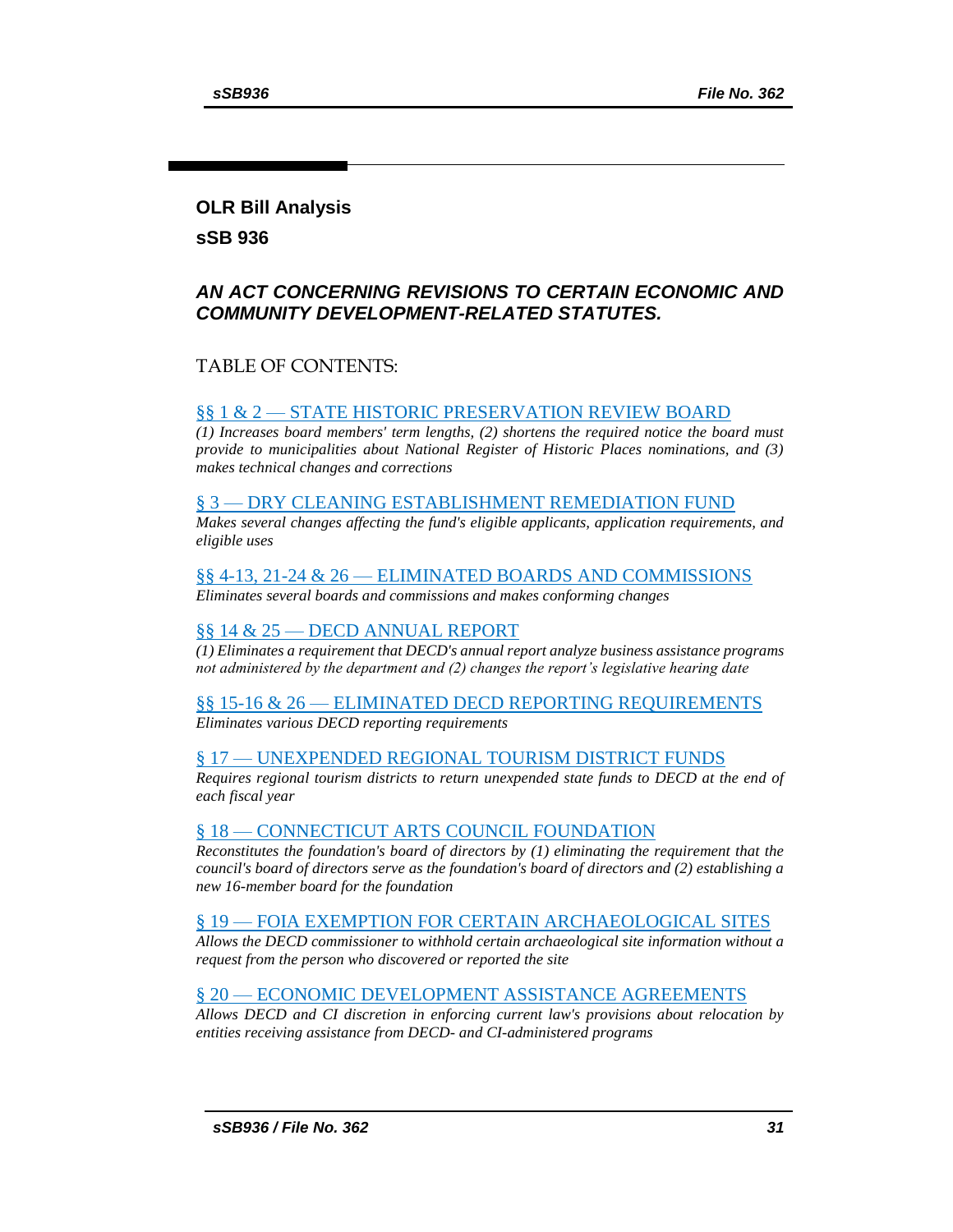# **§§ 1 & 2 — STATE HISTORIC PRESERVATION REVIEW BOARD**

<span id="page-31-0"></span>*(1) Increases board members' term lengths, (2) shortens the required notice the board must provide to municipalities about National Register of Historic Places nominations, and (3) makes technical changes and corrections*

The bill increases, from one to three years, the length of the State Historic Preservation Review Board members' terms and staggers the terms by requiring that half of the members appointed between July 1, 2021, and June 30, 2022, serve two-year terms. The bill also allows members to be reappointed to additional terms.

The bill shortens, from 60 to 30 days, the required notice the board must provide to a municipality before considering whether to act on the nomination of a property in such municipality to the National Register of Historic Places. By law, the board must provide the notice to the municipal preservation board or, if there is no board, the municipality's chief executive officer. The bill allows, rather than requires, the State Historic Preservation Officer or her designee to attend public hearings held by municipal preservation boards on these nominations.

The bill also makes technical changes and corrections, including changing the board's name from the State Historic Preservation Board to the State Historic Preservation Review Board, as is consistent with current practice.

EFFECTIVE DATE: Upon passage

# <span id="page-31-1"></span>**§ 3 — DRY CLEANING ESTABLISHMENT REMEDIATION FUND**

<span id="page-31-2"></span>*Makes several changes affecting the fund's eligible applicants, application requirements, and eligible uses*

The bill makes several changes to the Dry Cleaning Establishment Remediation Fund, which is administered by the Department of Economic and Community Development (DECD) and provides grants for eligible dry cleaning businesses to prevent, contain, and remediate pollution from hazardous chemicals the businesses use, in addition to other specified purposes.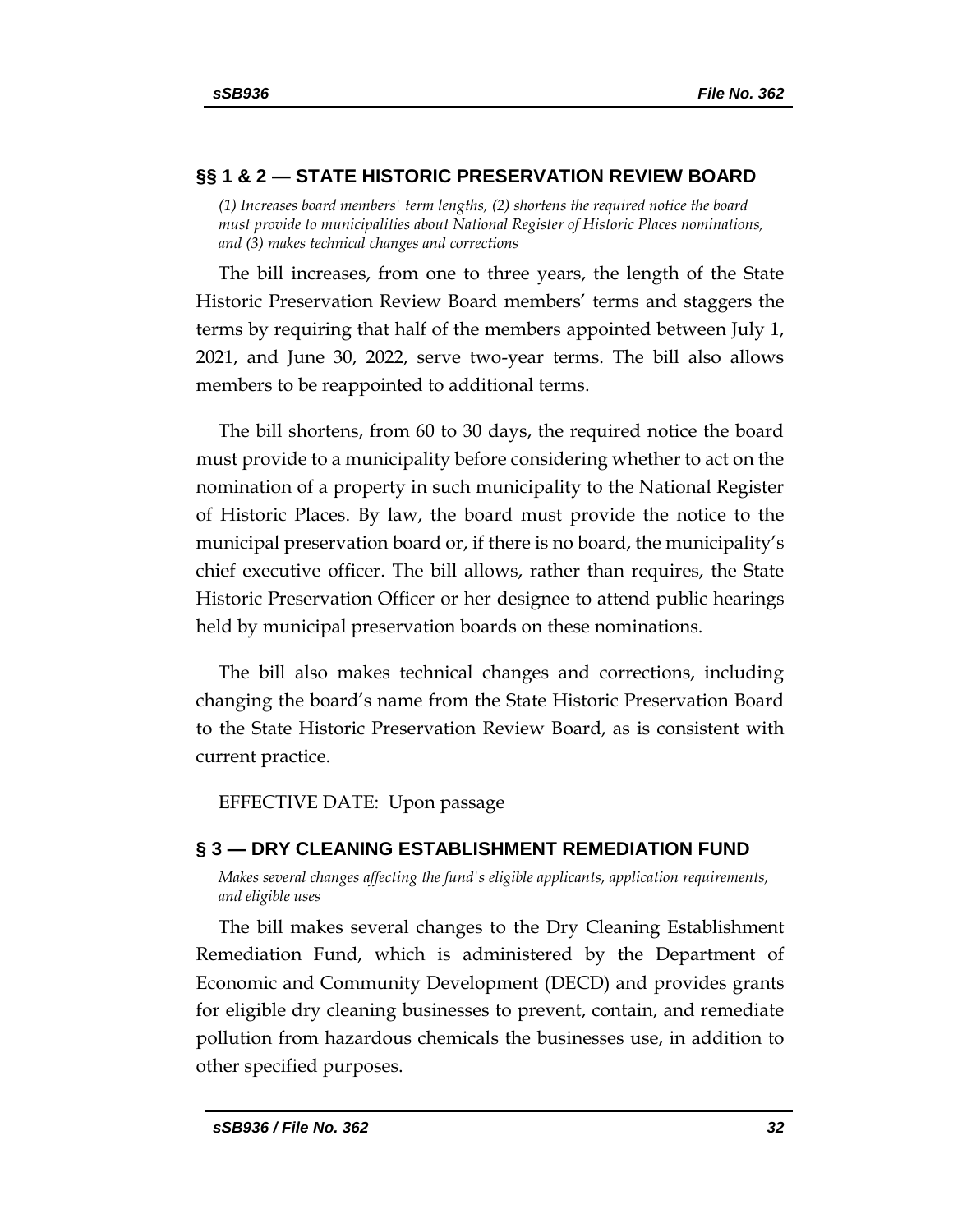#### EFFECTIVE DATE: Upon passage

#### *Eligible Applicants*

Under existing law, eligible grant applicants are (1) owners or operators of eligible dry cleaning establishments (i.e., those using tetrachlorethylene, Stoddard solvent, or other chemicals to clean clothing or other fabrics) and (2) owners of property that is or was occupied by these establishments. The bill specifies that property owners are eligible if a dry cleaning establishment has (or was previously) operated on the property for at least one year before applying to the program, rather than one year before the application's approval as current law provides.

The bill additionally makes a certifying party, as defined in the state's Transfer Act, an eligible applicant if a dry cleaning establishment has (or was previously) operated on the property for at least one year before applying to the program. (A certifying party is responsible for investigating and remediating a parcel covered by the Transfer Act.)

#### *Applications*

By law, grant requests must be made to the DECD commissioner. The bill specifies that (1) these requests must be made when he announces a request for applications and (2) their frequency is at his discretion. For applications submitted on or after October 1, 2021, it also requires applicants to demonstrate to the DECD commissioner's satisfaction that they can match any grant up to \$10,000 before receiving a grant. (By law, grant applicants must bear all pollution costs that are less than \$10,000.)

#### *Eligible Uses*

Existing law establishes allowable uses for the grants (e.g., containing and removing or mitigating environmental pollution). The bill additionally allows applicants to use grants for environmental site assessments relating to the pollution. Separately, it allows DECD to use the fund for legal services relating to disbursing money from the fund.

Under current law, the commissioner may provide a grant when the applicant provides satisfactory documentation that services have been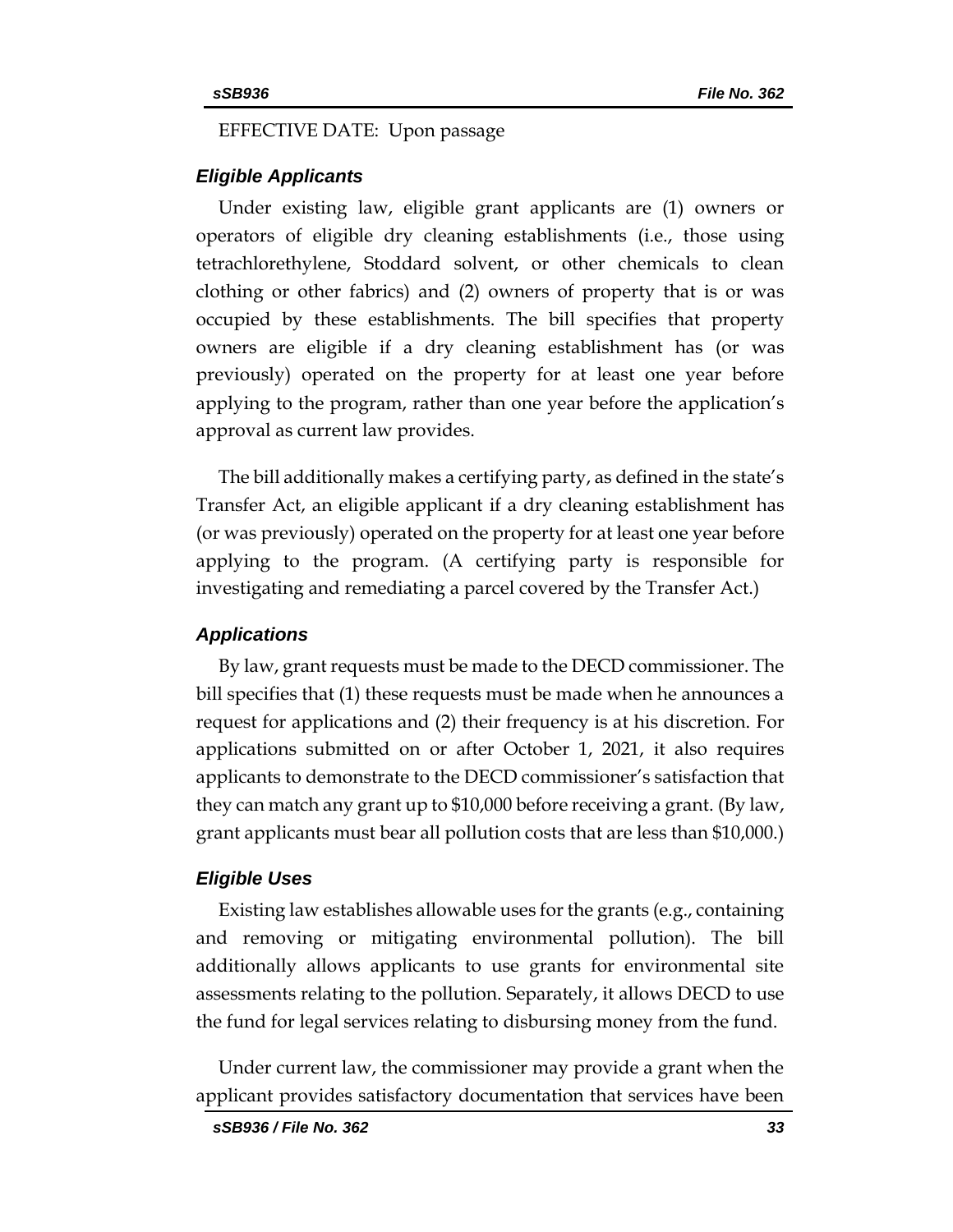<span id="page-33-2"></span>or will be completed. The bill eliminates the authority to provide grants for services that are not yet completed.

# <span id="page-33-0"></span>**§§ 4-13, 21-24 & 26 — ELIMINATED BOARDS AND COMMISSIONS**

<span id="page-33-1"></span>*Eliminates several boards and commissions and makes conforming changes*

The bill eliminates the Culture and Tourism Advisory Committee, Commission on Connecticut's Future, Small Business Advisory Board, Sports Advisory Board, and Committee for Restoration of Historic Assets in Connecticut and makes conforming changes, as shown in Table 1. Generally, these changes consist of replacing seats on other state boards and commissions that are currently held by representatives of the eliminated boards and commissions.

| ş              | <b>Duty</b>                                                                                                                          | <b>Appointee Under</b><br><b>Current Law</b>                                                       | <b>Appointee Under</b><br>the Bill                                               |
|----------------|--------------------------------------------------------------------------------------------------------------------------------------|----------------------------------------------------------------------------------------------------|----------------------------------------------------------------------------------|
| 6              | Membership on State Commission<br>on Capitol Preservation and<br>Restoration                                                         | <b>Culture and Tourism</b><br><b>Advisory Committee</b><br>member, appointed by<br>the chairperson | <b>Historic Preservation</b><br>Council, appointed<br>by the chairperson         |
| $\overline{7}$ | Membership on Connecticut<br>Capitol Center Commission                                                                               | <b>Culture and Tourism</b><br><b>Advisory Committee</b><br>chairperson or<br>designee              | <b>Historic Preservation</b><br>Council chairperson<br>or designee               |
| 9              | Membership on advisory<br>committee to State Library Board                                                                           | <b>Culture and Tourism</b><br><b>Advisory Committee</b><br>executive director                      | <b>Historic Preservation</b><br>Council chairperson<br>or designee               |
| 10             | Membership on advisory panel on<br>acceptance by state of certain<br>works of art for purposes of a credit<br>against the estate tax | <b>Culture and Tourism</b><br><b>Advisory Committee</b><br>chairperson                             | <b>Connecticut Arts</b><br>Council chairperson                                   |
| 11             | Membership on Face of<br><b>Connecticut Steering Committee</b>                                                                       | <b>Culture and Tourism</b><br><b>Advisory Committee</b><br>chairperson                             | <b>Connecticut Tourism</b><br>Council member,<br>appointed by the<br>chairperson |
| 13             | Advise DECD commissioner in<br>designating "Connecticut<br><b>Treasures"</b> locations                                               | <b>Culture and Tourism</b><br><b>Advisory Committee</b>                                            | State historian                                                                  |

|  | Table 1: Eliminated Boards and Commissions Conforming Changes |  |
|--|---------------------------------------------------------------|--|
|  |                                                               |  |

EFFECTIVE DATE: Upon passage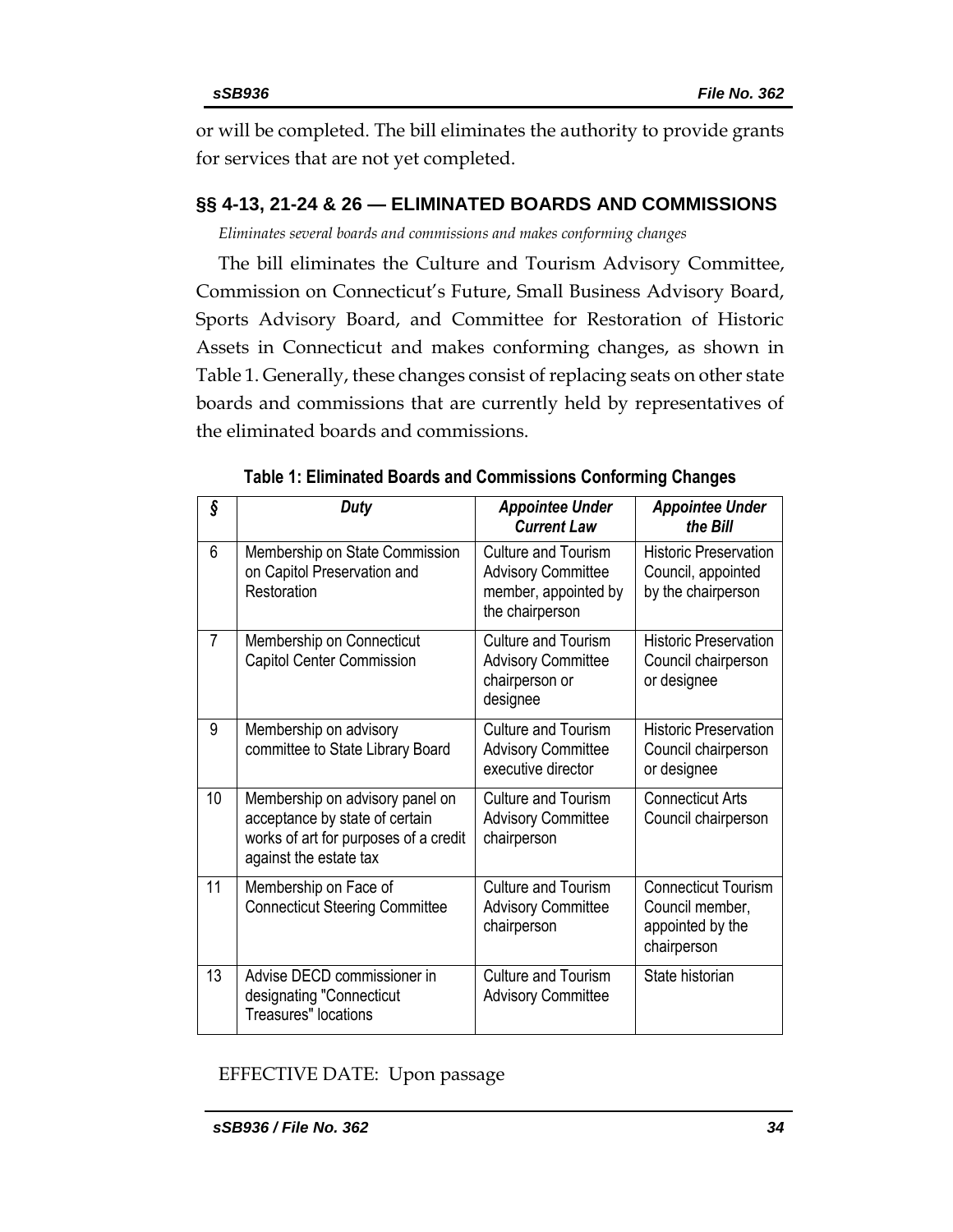### **§§ 14 & 25 — DECD ANNUAL REPORT**

<span id="page-34-0"></span>*(1) Eliminates a requirement that DECD's annual report analyze business assistance programs not administered by the department and (2) changes the report's legislative hearing date*

By law, DECD must submit an annual report on the department's activities by February 1 to the governor; state auditors; and the Appropriations, Commerce, and Finance, Revenue and Bonding committees. Among other things, the report must analyze business assistance programs the department administers.

The bill eliminates a provision in current law requiring DECD to analyze business assistance programs it does not administer. It instead requires DECD to analyze (1) business assistance programs administered by Connecticut Innovations, Inc. (CI) and (2) tax incentive programs not administered by the department. (The bill does not specify any required components for these analyses.)

Current law requires the Appropriations, Commerce, and Finance, Revenue and Bonding committees to individually or jointly hold one or more hearings on the report's business assistance analyses annually by March 1. The bill instead requires the committees to hold these hearings within 60 days after the state auditors complete their evaluation of DECD's annual report. (By law, the auditors must evaluate the annual report as part of their audits of DECD, which generally occur biennially.) Under the bill, the legislative hearings must also cover the auditors' evaluation.

EFFECTIVE DATE: Upon passage

#### <span id="page-34-2"></span><span id="page-34-1"></span>**§§ 15-16 & 26 — ELIMINATED DECD REPORTING REQUIREMENTS**

*Eliminates various DECD reporting requirements*

The bill eliminates the following DECD reporting requirements:

- 1. annually report to the governor and legislature with recommendations for executive and legislative action to improve job innovation and development programs (§ 15);
- 2. biennially submit a strategic plan to the governor and legislature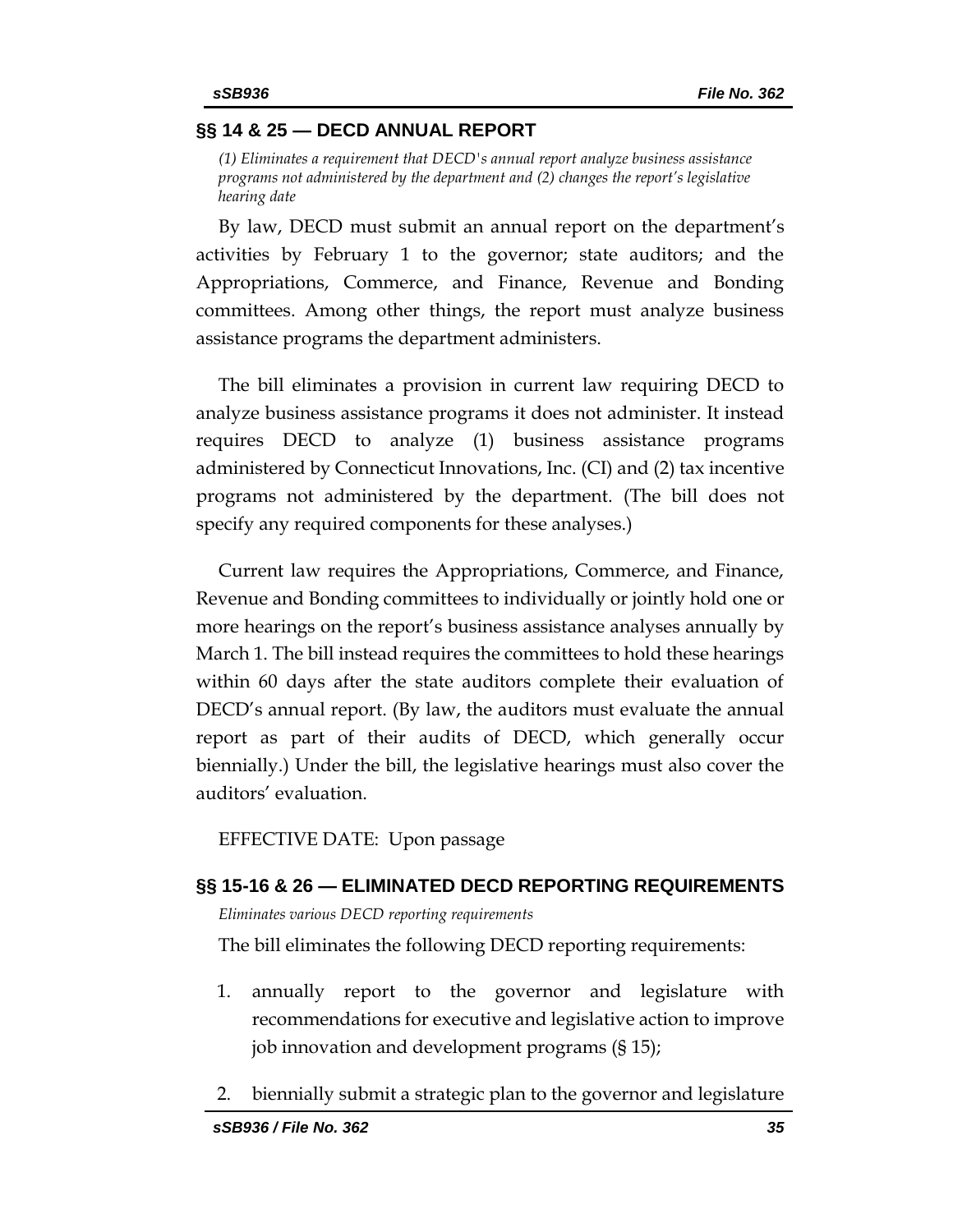on arts, culture, and tourism (§ 16); and

3. (a) maintain a registry of small business concerns owned and controlled by veterans and service-disabled veterans and (b) annually report the number of such businesses to the Veterans' Affairs Committee (§ 26).

#### EFFECTIVE DATE: Upon passage

#### <span id="page-35-0"></span>**§ 17 — UNEXPENDED REGIONAL TOURISM DISTRICT FUNDS**

<span id="page-35-1"></span>*Requires regional tourism districts to return unexpended state funds to DECD at the end of each fiscal year*

The bill requires regional tourism districts to return any unexpended state funds to DECD at the end of each fiscal year, beginning with FY 21. Under the bill, DECD must use the funds to support statewide marketing. The bill also eliminates a requirement that the central district's office be located within DECD.

By law, the state has three regional tourism districts (eastern, central, and western) composed of member municipalities. DECD must, within available appropriations, distribute tourism funding evenly among the three districts.

EFFECTIVE DATE: Upon passage

#### <span id="page-35-2"></span>**§ 18 — CONNECTICUT ARTS COUNCIL FOUNDATION**

<span id="page-35-3"></span>*Reconstitutes the foundation's board of directors by (1) eliminating the requirement that the council's board of directors serve as the foundation's board of directors and (2) establishing a new 16-member board for the foundation*

The bill revamps the membership of the Connecticut Arts Council Foundation's board of directors by eliminating current law's requirement that the council's board of directors also serve as the foundation's board of directors. It instead establishes a new 16-member board (15 voting and one nonvoting) as follows:

- 1. five gubernatorial appointees serving four-year terms, one of whom must be the head of a statewide arts organization;
- 2. six legislative appointees serving three-year terms (one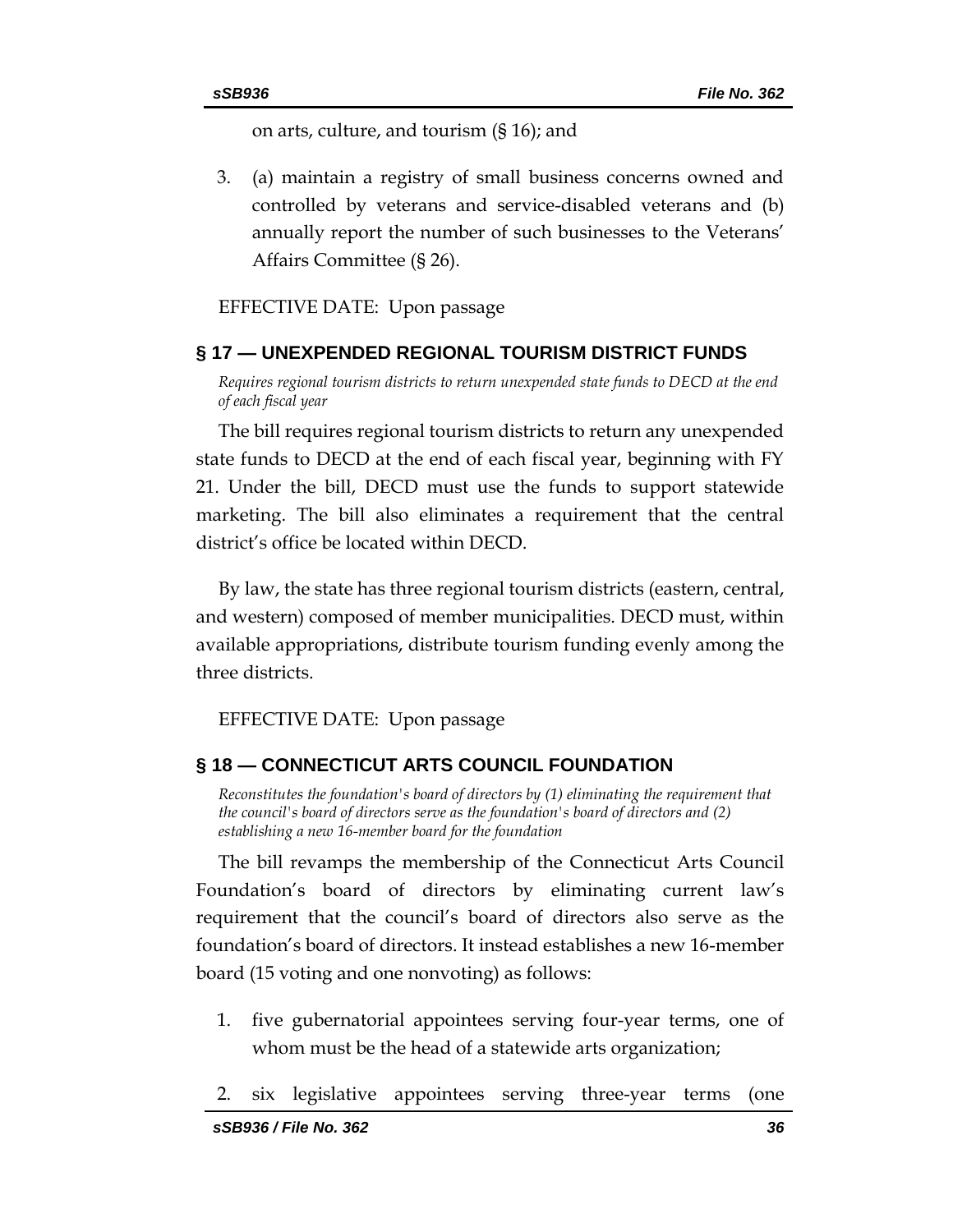appointment by each of the six legislative leaders);

- 3. three members appointed by the DECD commissioner, each serving a three-year term;
- 4. the DECD commissioner as an ex-officio member; and
- 5. a DECD employee responsible for arts and culture, designated by the commissioner as a nonvoting member.

EFFECTIVE DATE: October 1, 2021

# <span id="page-36-0"></span>**§ 19 — FOIA EXEMPTION FOR CERTAIN ARCHAEOLOGICAL SITES**

<span id="page-36-1"></span>*Allows the DECD commissioner to withhold certain archaeological site information without a request from the person who discovered or reported the site*

Current law allows the DECD commissioner to withhold from disclosure under the Freedom of Information Act (FOIA) information relating to the location of certain archaeological sites if requested in writing by the person who discovered or reported the site. If granted, the exemption applies through the following July 1, but current law allows the requestor to annually request one-year extensions.

The bill instead allows the commissioner to withhold the information without a request from the person who discovered or reported the site. It similarly eliminates current law's limitations on the exemption's term, thus allowing it to apply permanently.

Under current law, unchanged by the bill, the exemption applies to sites listed on the National Register of Historic Places or the state register of historic places, or sites DECD is considering listing, whenever the department determines that disclosure would create a risk of destruction or harm to the sites.

EFFECTIVE DATE: Upon passage

### <span id="page-36-2"></span>**§ 20 — ECONOMIC DEVELOPMENT ASSISTANCE AGREEMENTS**

<span id="page-36-3"></span>*Allows DECD and CI discretion in enforcing current law's provisions about relocation by entities receiving assistance from DECD- and CI-administered programs*